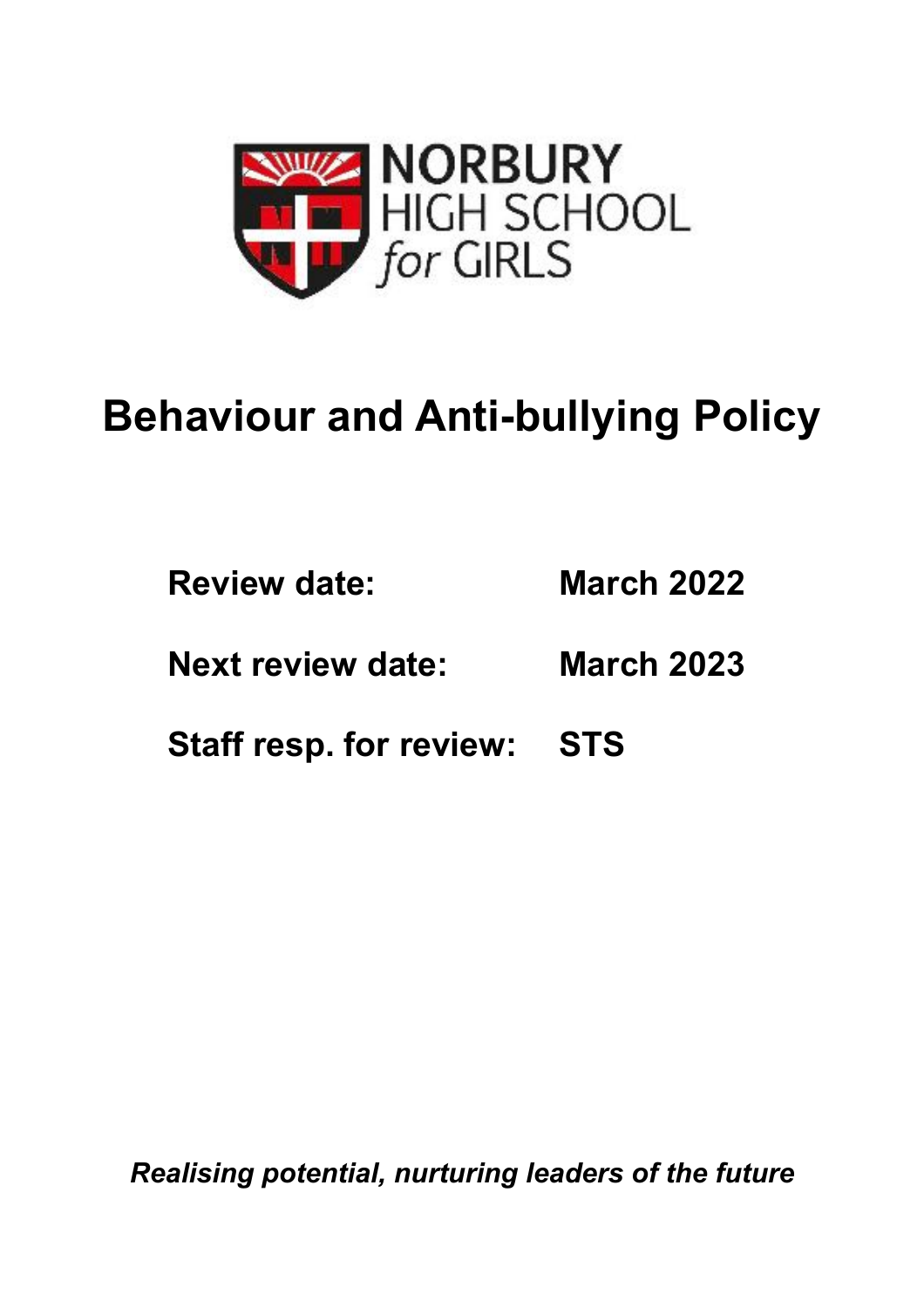## **Norbury High School for Girls**

### **Behaviour and Anti-bullying Policy**

#### **Contents**

| Aims<br>Philosophy<br><b>Equalities Statement</b><br><b>Related Policies</b><br><b>Off-Site Behaviour</b><br><b>Staff Guidelines</b>                                                                                         | Legislation and Statutory Requirements<br>Anti-Bullying Policy and Peer on Peers abuse<br>Sexual Harassment and Sexual Violence policy                                                                                                                                                          | 3<br>3<br>3<br>4<br>4<br>6<br>8<br>9                     |
|------------------------------------------------------------------------------------------------------------------------------------------------------------------------------------------------------------------------------|-------------------------------------------------------------------------------------------------------------------------------------------------------------------------------------------------------------------------------------------------------------------------------------------------|----------------------------------------------------------|
| $\overline{\phantom{a}}$<br>$\overline{\phantom{a}}$<br>$\overline{\phantom{a}}$<br>$\overline{\phantom{a}}$<br>$\overline{\phantom{a}}$<br>$\overline{\phantom{a}}$<br>$\overline{\phantom{a}}$<br>$\overline{\phantom{a}}$ | Recognition of good work<br><b>Achievements Procedure</b><br>Procedures for dealing with unacceptable behaviour<br>Strike System/Monitoring and Reports<br>Role of Head of Department<br>Role of Head of Year<br>Role of Senior Leadership Team<br>Role of Parents/ Carers<br>Serious Incidents | 11<br>11<br>11<br>14<br>16<br>16<br>16<br>17<br>17<br>18 |
| Sanctions                                                                                                                                                                                                                    | Allegations against staff                                                                                                                                                                                                                                                                       |                                                          |
| $\overline{\phantom{a}}$<br>$\overline{\phantom{a}}$<br>$\overline{\phantom{a}}$<br>$\overline{\phantom{a}}$                                                                                                                 | Detention<br>The BSR (Behaviour Support Room)<br><b>Online Sanctions</b><br>Vandalism<br>6th Form Policy<br><b>Special Measures</b>                                                                                                                                                             | 19<br>19<br>21<br>21<br>21<br>21                         |
|                                                                                                                                                                                                                              | Mobile Phone and electronic devices                                                                                                                                                                                                                                                             | 22                                                       |
|                                                                                                                                                                                                                              | Searching students and confiscation                                                                                                                                                                                                                                                             | 22                                                       |
| <b>Guidelines for Students</b><br>$\overline{\phantom{a}}$<br>$\overline{\phantom{a}}$<br>$\overline{\phantom{a}}$<br>$\overline{\phantom{a}}$<br>$\overline{\phantom{a}}$                                                   | Behaviour expected of students<br>Uniform<br>Moving between lessons<br>Break and lunch time<br>Travelling to school<br>Enterprise<br>Health and Safety<br>Online learning<br><b>Special Measures</b>                                                                                            | 24<br>25<br>26<br>26<br>27<br>27<br>27<br>28<br>30       |
| Monitoring of the policy                                                                                                                                                                                                     |                                                                                                                                                                                                                                                                                                 | 30                                                       |
| Appendix 1-<br>Appendix 2 -<br>Appendix 3-<br>Appendix 4-<br>Appendix 5-<br>Appendix 6 -                                                                                                                                     | <b>Behaviour Contract</b><br>Home/School Agreement<br>Sixth Form Code of Conduct<br>Uniform<br><b>Prohibited Items</b><br>Special Measures- Covid Rules<br>30                                                                                                                                   | 31<br>32<br>33<br>35<br>36<br>37                         |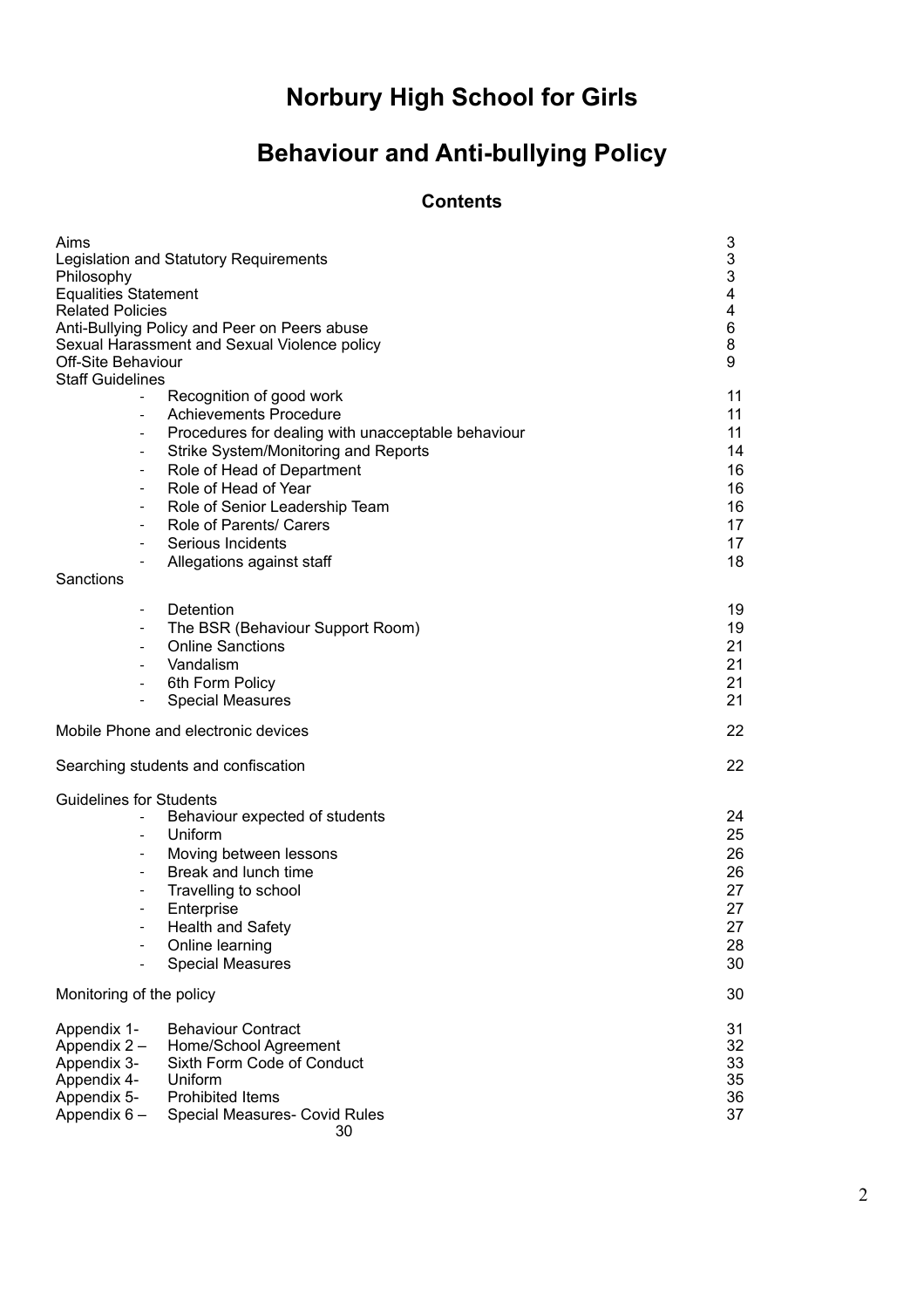### *Aims*

This policy aims to:

- Provide a consistent approach to behaviour management
- Define what we consider to be unacceptable behaviour, including bullying and discrimination
- Outline how pupils are expected to behave
- Summarise the roles and responsibilities of different people in the School community with regards to behaviour management
- Outline our system of rewards and sanctions

### *Legislation and statutory requirements*

This policy is based on advice from the Department for Education (DfE) on:

- **Behaviour and discipline in schools**
- [Searching, screening and confiscation at school](https://www.gov.uk/government/publications/searching-screening-and-confiscation)
- [The Equality Act 2010](https://www.gov.uk/government/publications/equality-act-2010-advice-for-schools)
- **[Keeping Children Safe in Education](https://www.gov.uk/government/publications/keeping-children-safe-in-education--2)**
- [Use of reasonable force in schools](https://www.gov.uk/government/publications/use-of-reasonable-force-in-schools)
- [Supporting pupils with medical conditions at school](https://www.gov.uk/government/publications/supporting-pupils-at-school-with-medical-conditions--3)

It is also based on the [special educational needs and disability \(SEND\) code of practice.](https://www.gov.uk/government/publications/send-code-of-practice-0-to-25)

### **Philosophy**

Everyone within Norbury High School is valued as an individual and provided with opportunities for growth and development. It is essential that we maintain the highest standards of behaviour so that good teaching and learning can take place, and so that all members of the School community are enabled to flourish and enjoy their time in School.

Norbury High School promotes the development of self-discipline, confidence, responsibility, consideration and good manners in preparation for the standards expected in adult life. Fundamental to this is the explicit and implicit teaching of social and emotional skills.

This School is opposed to all forms of bullying and racial harassment and takes all such incidents extremely seriously. This includes discrimination against anyone on grounds of their gender, race, disability, religion or belief, sexual orientation, gender reassignment, pregnancy/maternity or social background.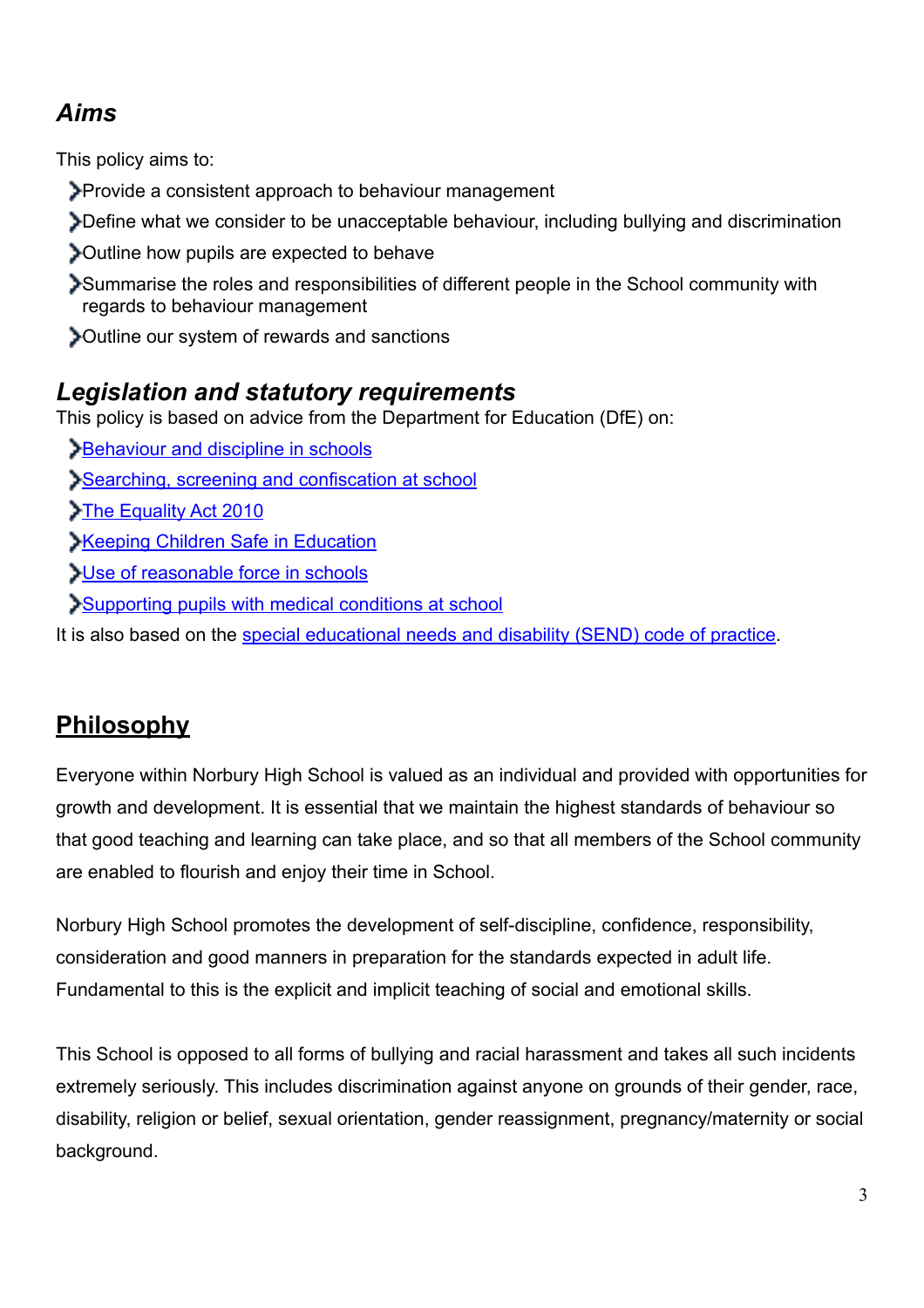It is very important to work in partnership with parents/carers to achieve high standards of behaviour and academic success. Staff are aware of their role in maintaining good standards of behaviour and seek to teach by example including modelling the management of strong feelings and difficult social situations.

This policy has been agreed by governors, parents, students and all staff within the school.

### **Equalities statement**

This School acknowledges our duties under the Equality Act 2010.

Norbury High for Girls School is committed to promoting equality and respect for difference and diversity through the school's vision, ethos and values. We believe everybody should be treated with kindness and respect and expect all our stakeholders to share in this view. We are a diverse school made up of many races, cultures, religions, abilities, sexuality and socio-economic backgrounds. We want every individual in our school community to have the opportunity to succeed and realise their own potential. We acknowledge and celebrate our differences and are committed to tackling prejudice through promoting tolerance and understanding. We expect all of our community must work collaboratively to eliminate discrimination, harassment and victimisation. Any such behaviours should be reported and dealt with. We expect every individual to be treated with respect and given the opportunity to overcome any barriers they may face.

An **equality impact assessment** has been carried out with regard to this policy. There was found to be no significant impact on any group with protected characteristics i.e. this policy does not discriminate against anyone on the basis of gender, race, disability, religion or belief, sexual orientation, gender reassignment, pregnancy or maternity.

All students should be treated **equitably,** regardless of their gender, race, disability, religion or belief, sexual orientation, gender reassignment, pregnancy or maternity. Account should also be taken of the special needs of each student when applying this policy.

### **Related policies**

This policy needs to be read in conjunction with:

- The Safeguarding Policy
- The Attendance Policy
- Reasonable Force and Restraint Policy
- The Exclusion Policy

#### **Misbehaviour** is defined as:

Disruption in lessons, in corridors between lessons, and at break and lunchtimes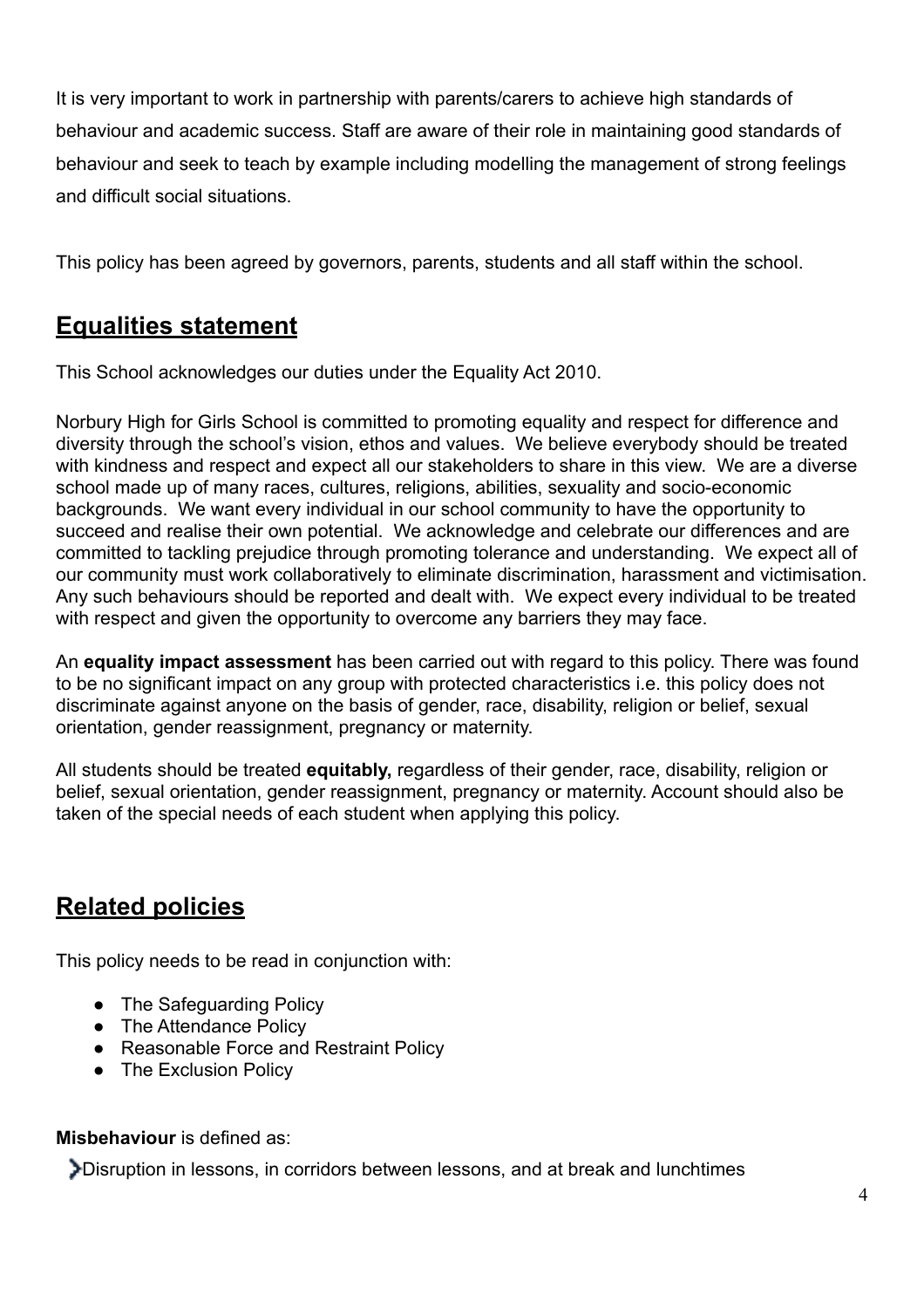- Non-completion of classwork or homework
- **>Poor attitude**
- **Incorrect uniform**

**Serious misbehaviour** is defined as:

Repeated breaches of the School rules

- Any form of bullying
- Rudeness including kissing teeth and rolling of eyes at staff and prefects

Sexual violence, such as rape, assault by penetration, or sexual assault (intentional sexual touching without consent)

Sexual harassment, meaning unwanted conduct of a sexual nature, such as:

- Sexual comments
- Sexual jokes or taunting
- Physical behaviour like interfering with clothes
- Online sexual harassment such as unwanted sexual comments and messages (including on social media), sharing of nude or semi-nude images and/or videos, or sharing of unwanted explicit content

**>Vandalism** 

**>Theft** 

**>Fighting** 

**>Smoking** 

Racist, sexist, homophobic or discriminatory behaviour, comments or language

Possession of any prohibited items. These are:

- Knives or weapons
- Alcohol
- Illegal drugs
- Stolen items
- Tobacco and cigarette papers
- Fireworks
- Pornographic images
- Any article which could cause harm and is not required as part of school equipment.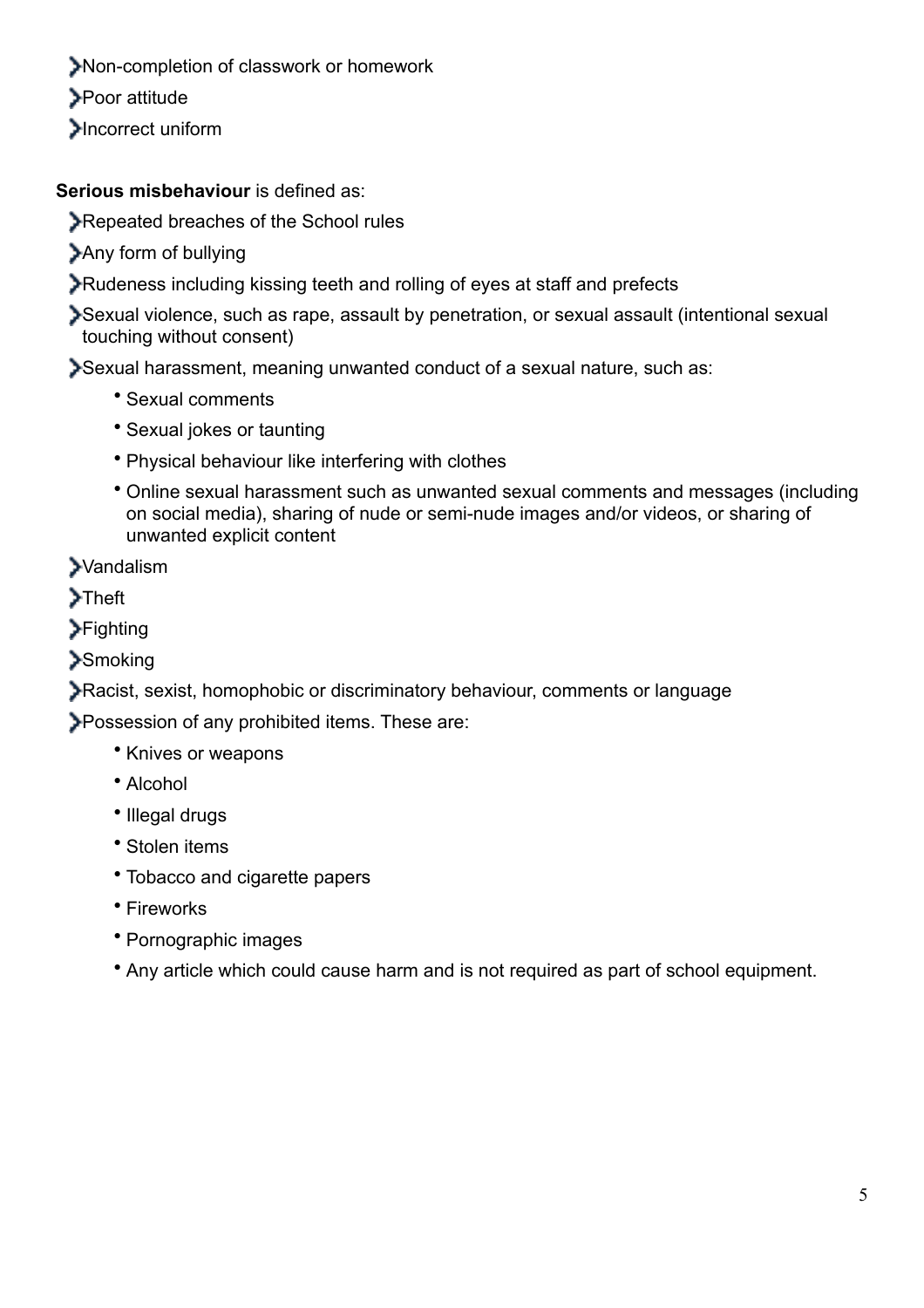### **Anti-bullying and Peer on Peer abuse**

### **Statement**

Our definition of bullying is repeated behaviour, often over a period of time, by an individual or group of people which makes others feel hurt, threatened, frightened or intimidated.

Bullying may be:

| <b>TYPE OF BULLYING</b>                                                                                                                                                                                                                                                                                     | <b>DEFINITION</b>                                                                                                                                                                   |
|-------------------------------------------------------------------------------------------------------------------------------------------------------------------------------------------------------------------------------------------------------------------------------------------------------------|-------------------------------------------------------------------------------------------------------------------------------------------------------------------------------------|
| Emotional                                                                                                                                                                                                                                                                                                   | Being unfriendly, excluding, tormenting                                                                                                                                             |
| Physical                                                                                                                                                                                                                                                                                                    | Hitting, kicking, pushing, taking another's belongings, any use of<br>violence                                                                                                      |
| Prejudice-based and<br>discriminatory, including:<br>• Racial<br>• Faith-based/ culture<br>• Gendered (sexist)<br>• Homophobic/biphobic<br>• Transphobic<br>• Disability-based<br>• Related to<br>appearance<br>• Related to home<br>circumstance<br>including looked after<br>children and young<br>carers | Taunts, gestures, graffiti or physical abuse focused on a<br>particular characteristic (e.g. gender, race, sexuality), colourism                                                    |
| Sexual                                                                                                                                                                                                                                                                                                      | Explicit sexual remarks, display of sexual material, sexual<br>gestures, unwanted physical attention, comments about sexual<br>reputation or performance, or inappropriate touching |
| Direct or indirect verbal                                                                                                                                                                                                                                                                                   | Name-calling, sarcasm, spreading rumours, teasing                                                                                                                                   |
| Cyber-bullying                                                                                                                                                                                                                                                                                              | using computers or mobile phones to insult, intimidate, threaten<br>or distress                                                                                                     |

Our intention is to make clear to students, parents/careers and staff that bullying is totally unacceptable. Bullying which occurs off the School site, but which is brought into School, started in School, involves the School's online learning platform or relates to school in any way, will be dealt with as if it had occurred on the School premises.

Our aim is for all students to be able to work and live in a happy and calm environment so they will be able to obtain the greatest benefit from their education. Every student has the right to be safe and happy in School.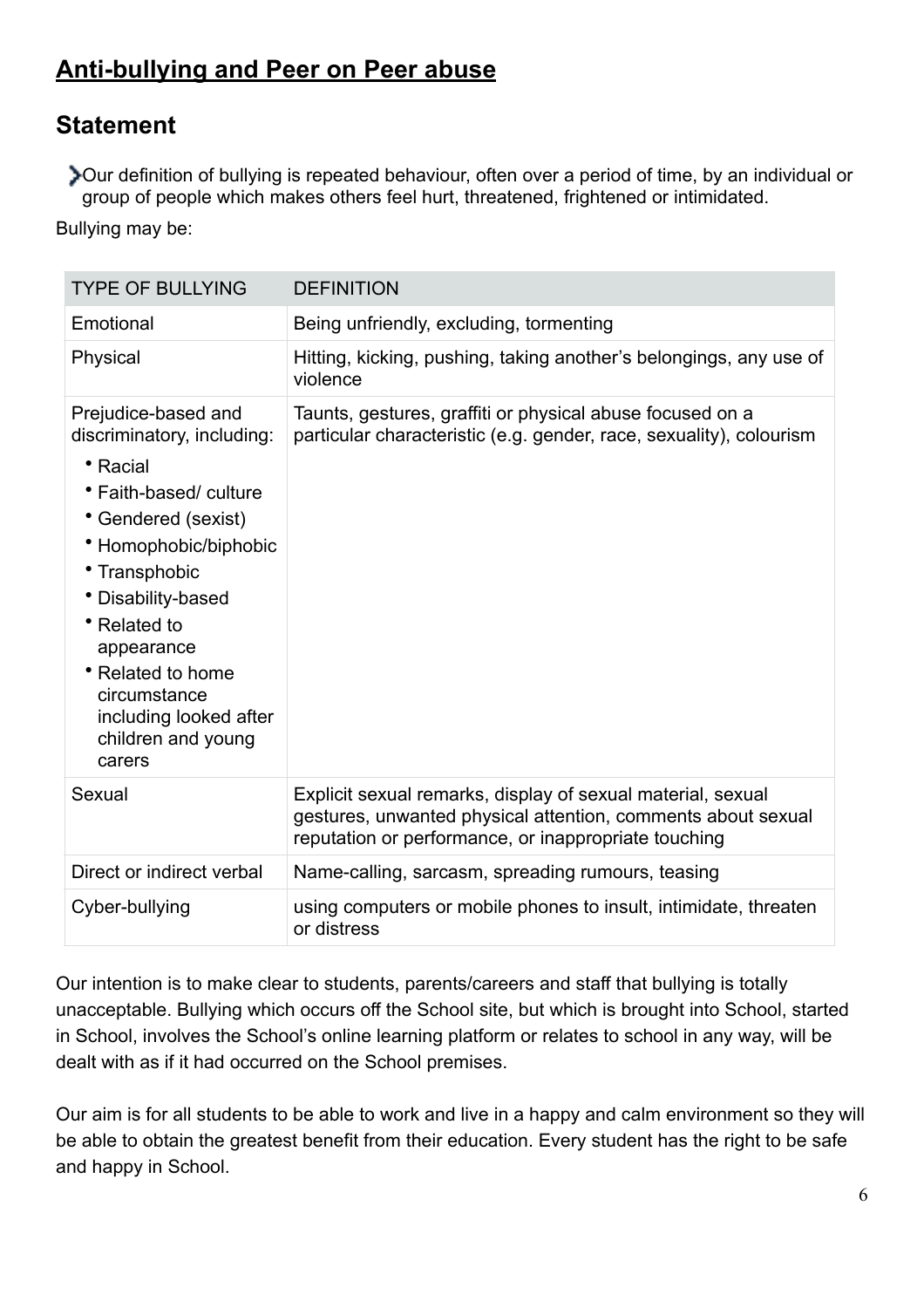#### **Staff**

It is important for all staff to be alert, to notice bullying and to always take action promptly. If a student reports bullying it should always be taken seriously and investigated. Incidents should be recorded on SIMS (under the bullying behaviour descriptor) with both the Form Tutor and Head of Year informed and consulted regarding action. Minor incidents may be dealt with in class, but must be reported so that patterns can be identified.

For more serious incidents action will include informing parents/careers and involving them in dealing with the matter. The school will discuss bullying within the pastoral programme including PSHE. In the wider curriculum students will be encouraged to work in different groups. Guidance on safe internet use is provided during ICT lessons and reinforced through the wider curriculum. Support for parents in ICT use outside of the school is available through the school website.

#### **Students**

We strive to maintain a climate in school that encourages students to tell staff if they experience bullying.

**Bystanders**- Students should understand that keeping silent when aware of bullying only protects the bully. Students should discuss any incidents with staff. Failing to inform staff can result in sanctions.

**Victims**- Students should report any incident of bullying to a member of staff. They should be aware that staying silent protects the bully who may be bullying others as well. Victims will be supported during and after the reporting of any incidence of bullying

**Reporting**- Students can report to any member of staff in school or by asking their parents/ careers to inform the school. We also have a bullying reporting box for anonymous reporting in the English block.

#### **Parents/carers**

Parents/Careers are encouraged to contact the School if they believe their child is being bullied or involved in bullying. The School will deal with reports sensibly but firmly. Parents are encouraged to contact their child's Form Tutor or Head of Year in the first instance.

#### **Procedures**

Our approach to bullying is led by the Head of Year. They are the main point of contact for parents involved in the process and can liaise with Senior Leadership Team (SLT) where appropriate.

Upon the report of bullying the following steps will be followed

- 1) The Head of Year (HOY) is informed and a record started on Arbor and any other required system.
- 2) The HOY will get statements from the students involved and any other students identified, as students are identified the HOY may require more statements.
- 3) At this point the HOY may decide to undertake a Restorative Justice Approach\*, this will be based on the severity and is a judgment made by the HOY.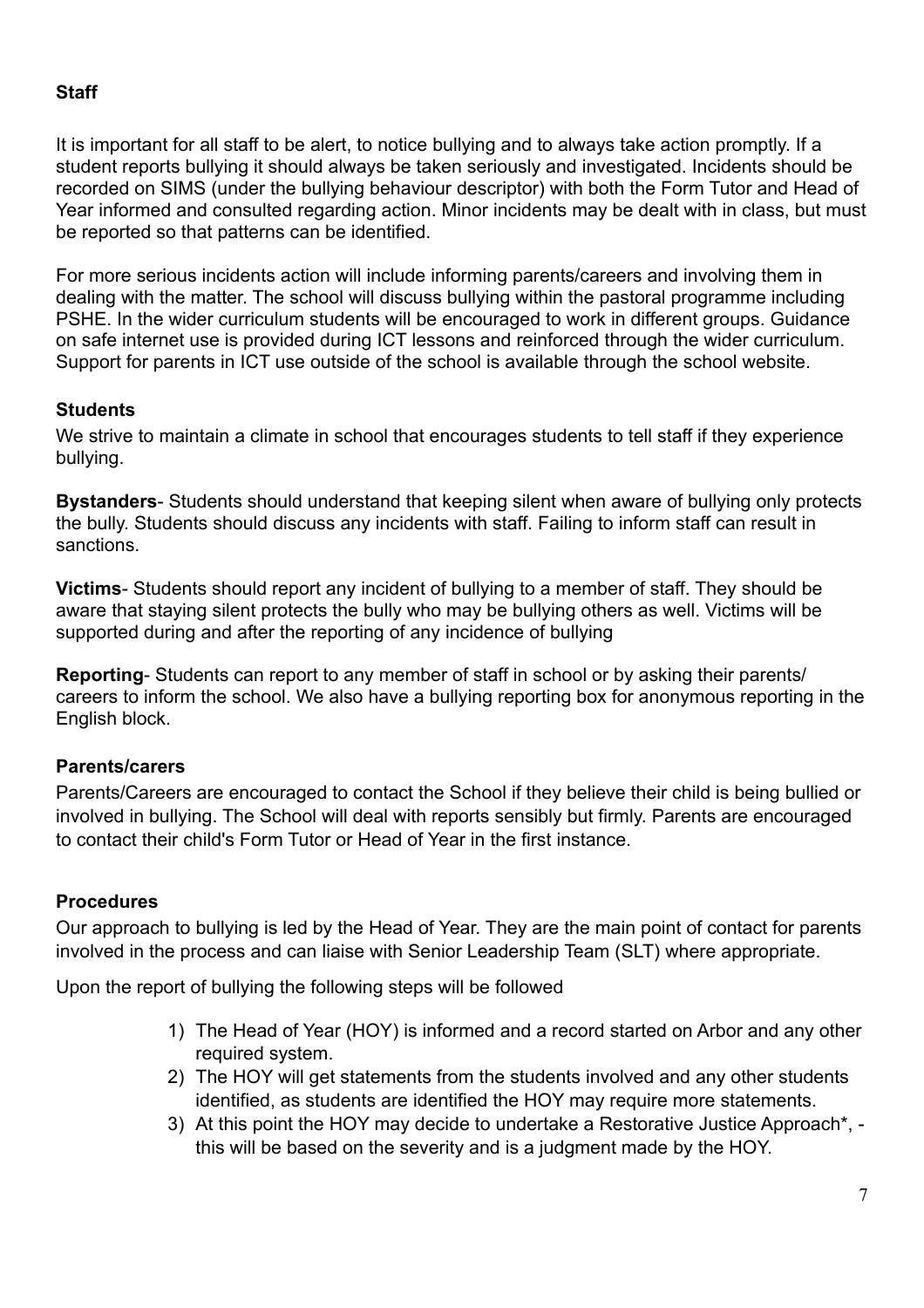- 4) Parents of all students concerned will be contacted regarding the incident and their support requested.
- 5) The HOY may then decide to impose sanctions for the incident concerned. If particularly severe this may be escalated to SLT
- 6) Support will be put in place for all students to avoid this behaviour re-occurring
- 7) Should the bullying continue then further disciplinary measures will be taken which can include exclusion.

**\***a process through which parties with a stake in a specific incident collectively discuss the impact and how to deal with the aftermath of the incident and its implications for the future

#### **Proactive strategies used to prevent bullying**

All students in year 7 follow a curriculum via Philosophy for Children where the following topics and considered and discussed.

- 1. Friendships
- 2. What makes a good friend?
- 3. Unkindness
- 4. Bullying

Students also follow an age-appropriate curriculum throughout their school which considers antibully and what this would look like via our PSHE program.

### **Zero-tolerance approach to sexual harassment and sexual violence**

The School will ensure that all incidents of sexual harassment and/or violence are met with a suitable response, and never ignored.

Students are encouraged to report anything that makes them uncomfortable, no matter how 'small' they feel it might be.

The school's response will be:

**>Proportionate** 

**>Considered** 

- **Supportive**
- Decided on a case-by-case basis

Sanctions for sexual harassment and violence may include:

- Discussing the behaviour with the student and ensuring they understand why the behaviour is unacceptable
- **>Detention**
- Behaviour Support Room (BSR)
- **Exclusion**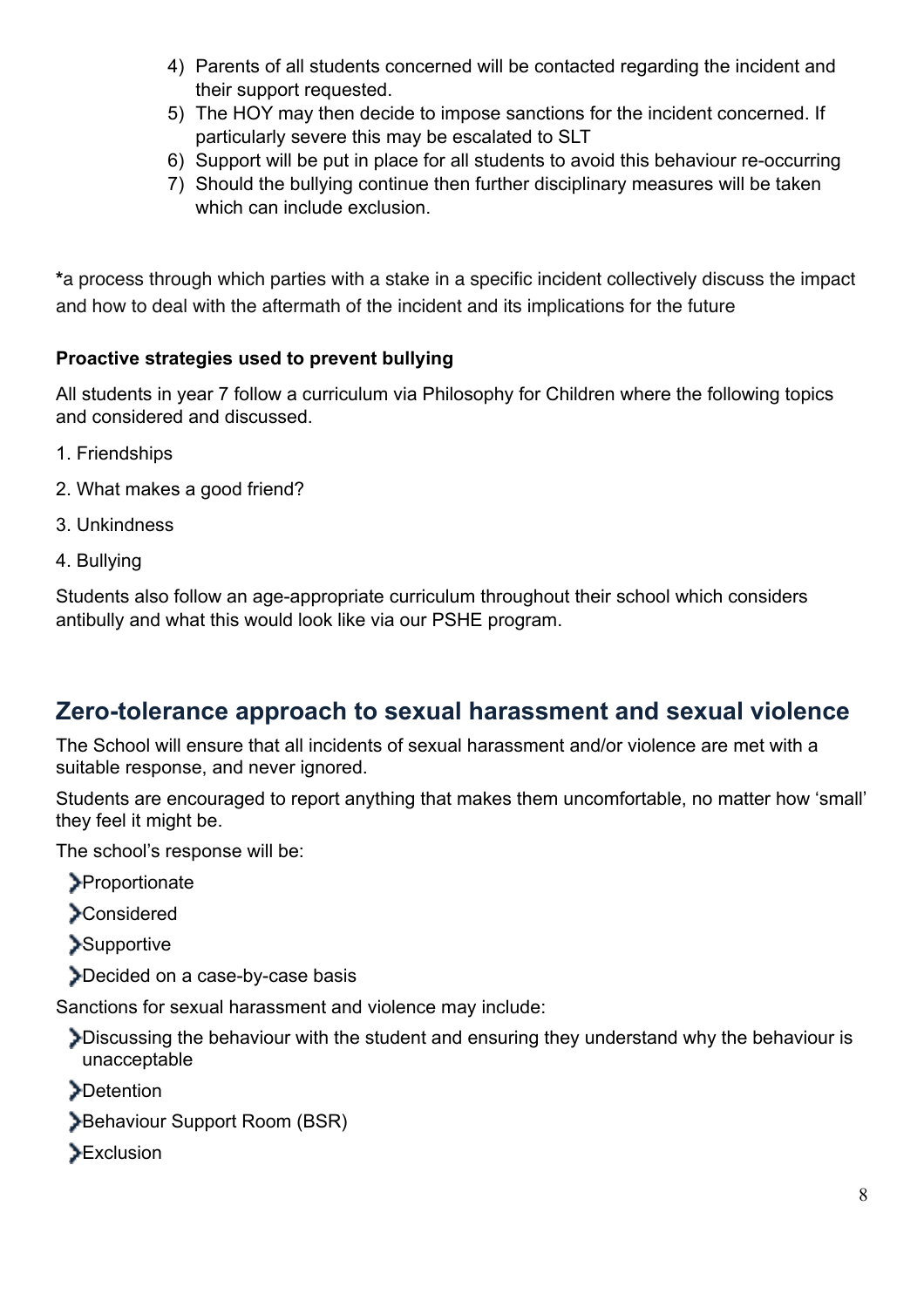The School has procedures in place to respond to any allegations or concerns regarding a child's safety or wellbeing. These include clear processes for:

**Responding to a report** 

- o The Head of Year (HOY) is informed and a record started on Arbor.
- o The HOY will get statements from the students involved and any other students identified, as students are identified the HOY may require more statements.
- o At this point the HOY may decide to undertake a Restorative Justice Approach\*- this will be based on the severity and is a judgment made by the HOY.
- o Parents of all students concerned will be contacted regarding the incident and their support requested.
- o The HOY may then decide to impose sanctions for the incident concerned. If particularly severe this maybe escalated to SLT
- o Support will be put in place for all students to avoid this behaviour re-occurring
- o Should the sexual harassment or violence continue then further disciplinary measures will be taken which can include permeant exclusion.

Restorative Justice Approach - a process through which parties with a stake in a specific incident collectively discuss the impact and how to deal with the aftermath of the incident and its implications for the future

Carrying out risk assessments, where appropriate, to help determine whether to:

- Manage the incident internally
- Refer to early help
- Refer to children's social care
- Report to the police school's team

Please refer to our child protection and safeguarding policy for more information.

### **Off-site behaviour**

Sanctions may be applied where a student has misbehaved off-site when representing the school. This means misbehaviour when the student is:

- Taking part in any school-organised or school-related activity (e.g. school trips)
- Travelling to or from school
- Wearing school uniform
- In any other way identifiable as a student of our school

Sanctions may also be applied where a student has misbehaved off-site at any time, whether or not the conditions above apply, if the misbehaviour:

Could have repercussions for the orderly running of the school

Poses a threat to another pupil or member of the public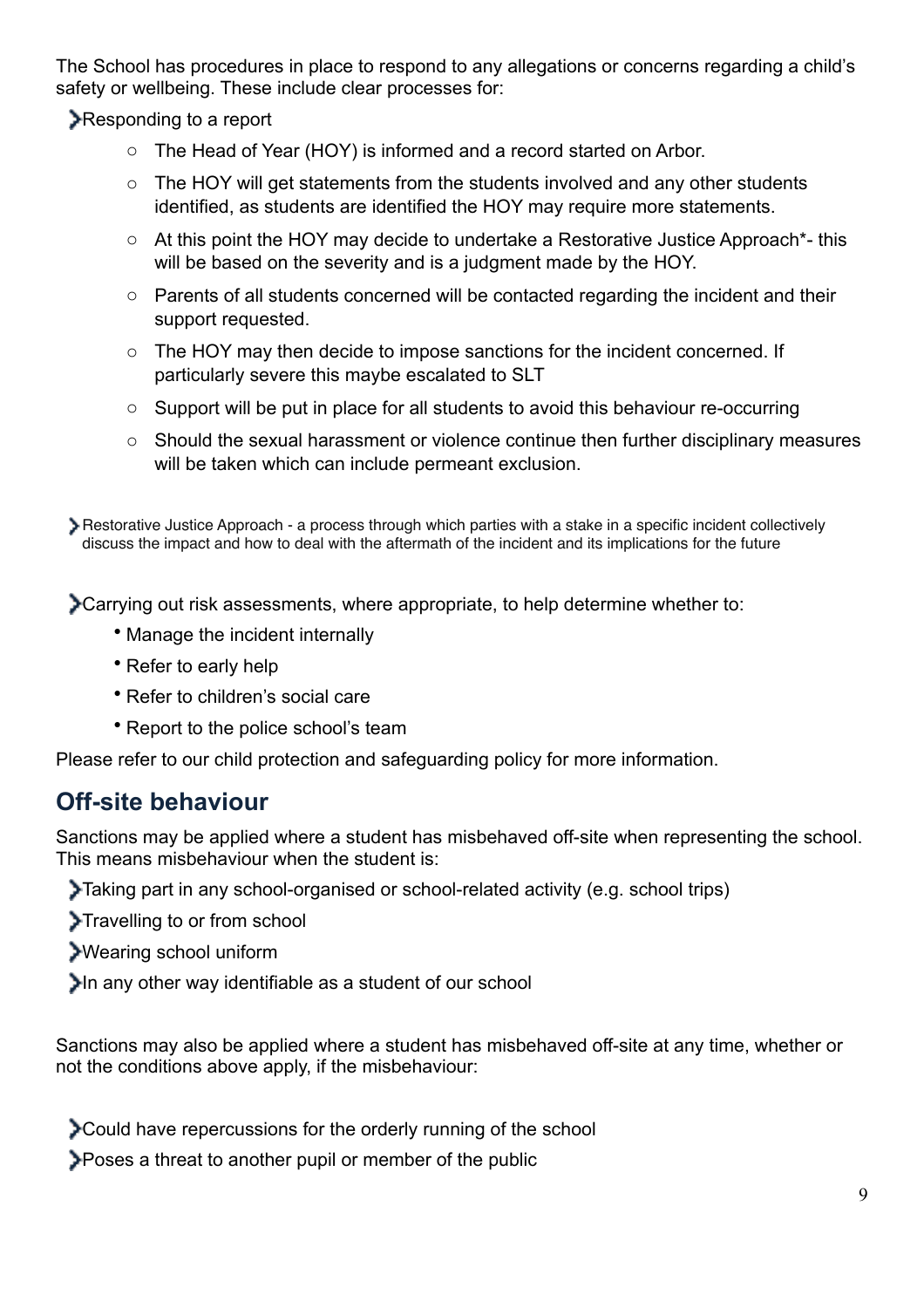Could adversely affect the reputation of the school

Sanctions will only be given out on school premises or elsewhere when the pupil is under the lawful control of the staff member (e.g. on a school-organised trip).

#### **Cyberbullying**

This will always be investigated, whether on or off site. Where appropriate, parents/carers, Internet Service Providers and the Police will be involved. Internet access in School will be suspended.

#### **Monitoring and evaluation**

It is the responsibility of the Senior Leadership Team to ensure that this policy is being followed. Bullying will be an agenda item on Year Team meetings and within pastoral line management meetings to enable evaluation. The number of bullying incidents on Arbor will be monitored regularly to target any intervention both at an individual student and group level.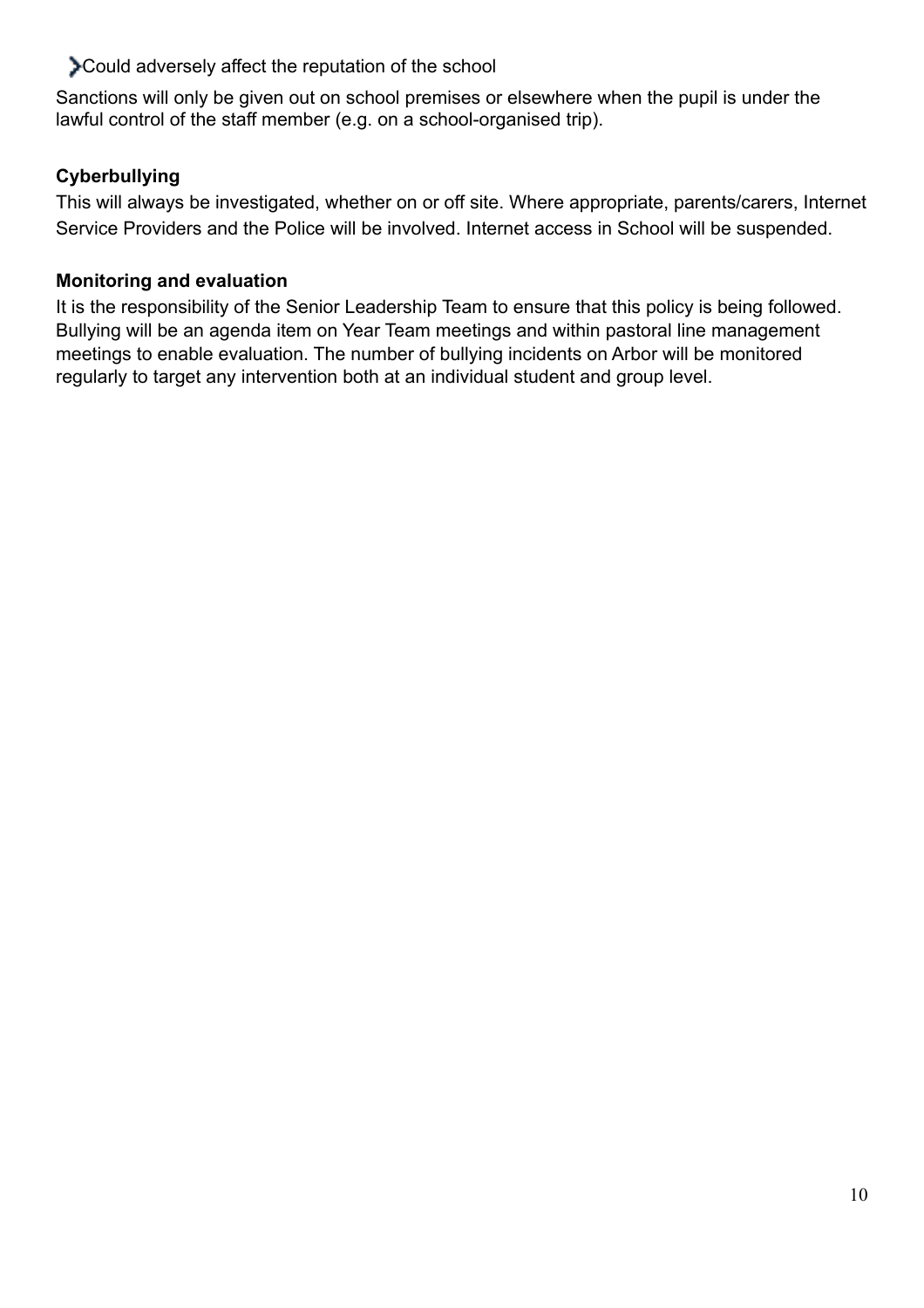### **Guidelines for staff regarding managing behaviour**

#### **Recognition of good work and behaviour**

It is proven that rewards are more effective than punishments in managing behaviour. These are some of the methods successfully used.

- Use of praise and encouragement verbal and non-verbal; written comments on work
- Display of students' work in the classroom or around the School building
- Showing work to Form Tutor, Head Of Department (HOD), Head of Year (HOY) and SLT either by sending students or inviting the member of staff
- Use Achievements on SIMS awarded at teacher's discretion in line with departmental policy
- Celebrating achievement at assembly
- Letter to parent/carer congratulating student
- Departmental certificates
- Inclusion in newsletter
- Presentation of certificates and highlighting of achievement at assemblies at the end of each term and certificate afternoons annually
- Reward trips
- Departmental postcards sent home very popular with KS4
- Star of the Week Certificate
- Well done breaks
- Good news emails

**NB**: Public recognition of achievement by individual students should only take place with the student's consent. On occasion, rewards need sensitive handling.

#### **Achievements procedure**

- Achievements are awarded by noting an Achievement on Arbor
- Achievements are awarded for:

 a) good work, (not necessarily best in the group) including good test or examination results;

- b) good progress;
- c) any other valuable contribution to any area of School life;
- d) effort;
- e) service which is regular or outstanding.
- Achievements are available to be seen on Arbor parent portal, the parents' portal, so parents are kept informed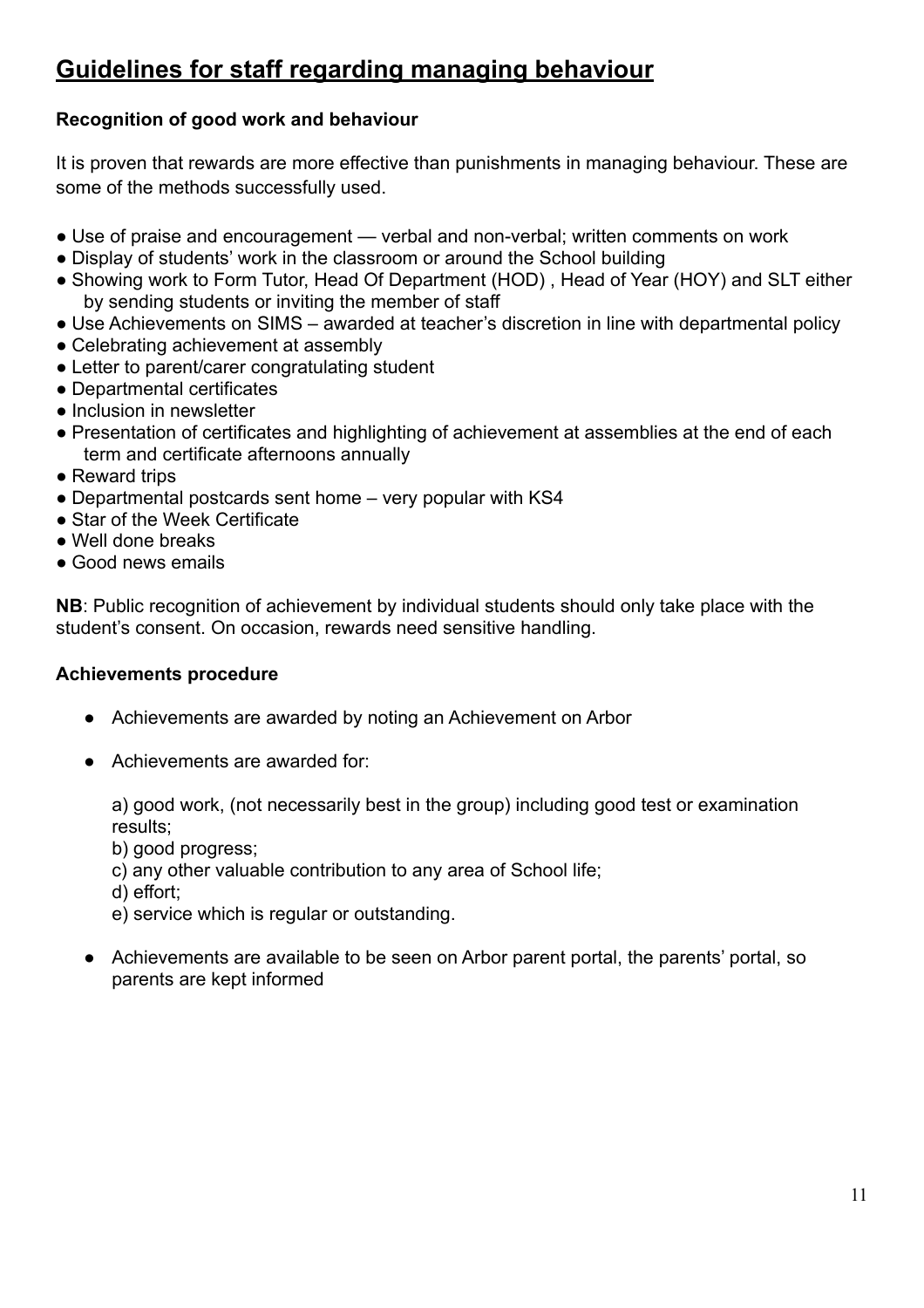Achievement will be rewarded as follows:

| Number of<br><b>Ach. Points</b> | <b>Actions to reward</b>                             | <b>Action by</b>                |
|---------------------------------|------------------------------------------------------|---------------------------------|
| 10                              | Letter home                                          | Form Tutor                      |
| 20                              | Postcard home                                        | Form Tutor                      |
| 30                              | Bronze certificate presented in year<br>assembly     | Head of Year                    |
| 50                              | Silver certificate presented in year<br>assembly     | <b>Head of Year</b>             |
| 70                              | Gold certificate presented in School<br>assembly     | Head of Year to<br>relevant SLT |
| 100                             | Platinum certificate presented in School<br>assembly | Head of Year to<br>relevant SLT |

● N.B. All actions to occur by the end of each half term of the student achieving each milestone

#### **Student of the Term**

One per form is to be nominated by the Form Tutor. At the final assembly of each term, the Form Tutor explains why that student has been nominated and the student is presented with a certificate and small gift. One student is nominated by the Head of Year for student of term and will receive a £10 voucher.

#### **Procedures when dealing with unacceptable behaviour**

#### **PREVENTATIVE ACTION**

All staff should use seating plans at the start of the school year to aid discipline. Students should only be allowed to choose their own seats once the class is fully settled in, and then only as a privilege which can be withdrawn at any time. Most classes should continue to sit where directed by the teacher throughout the school year.

- Be in the room before the class arrive (where possible)
- Consistent predictable classroom routines
- Orderly start and finish
- Consistent setting of standards
- Clear and consistent boundaries
- Have KS3/4 students stand behind their chairs quietly before dismissing

#### **Above all, lively, interesting, relevant and accessible teaching will engage the class and minimise disruption.**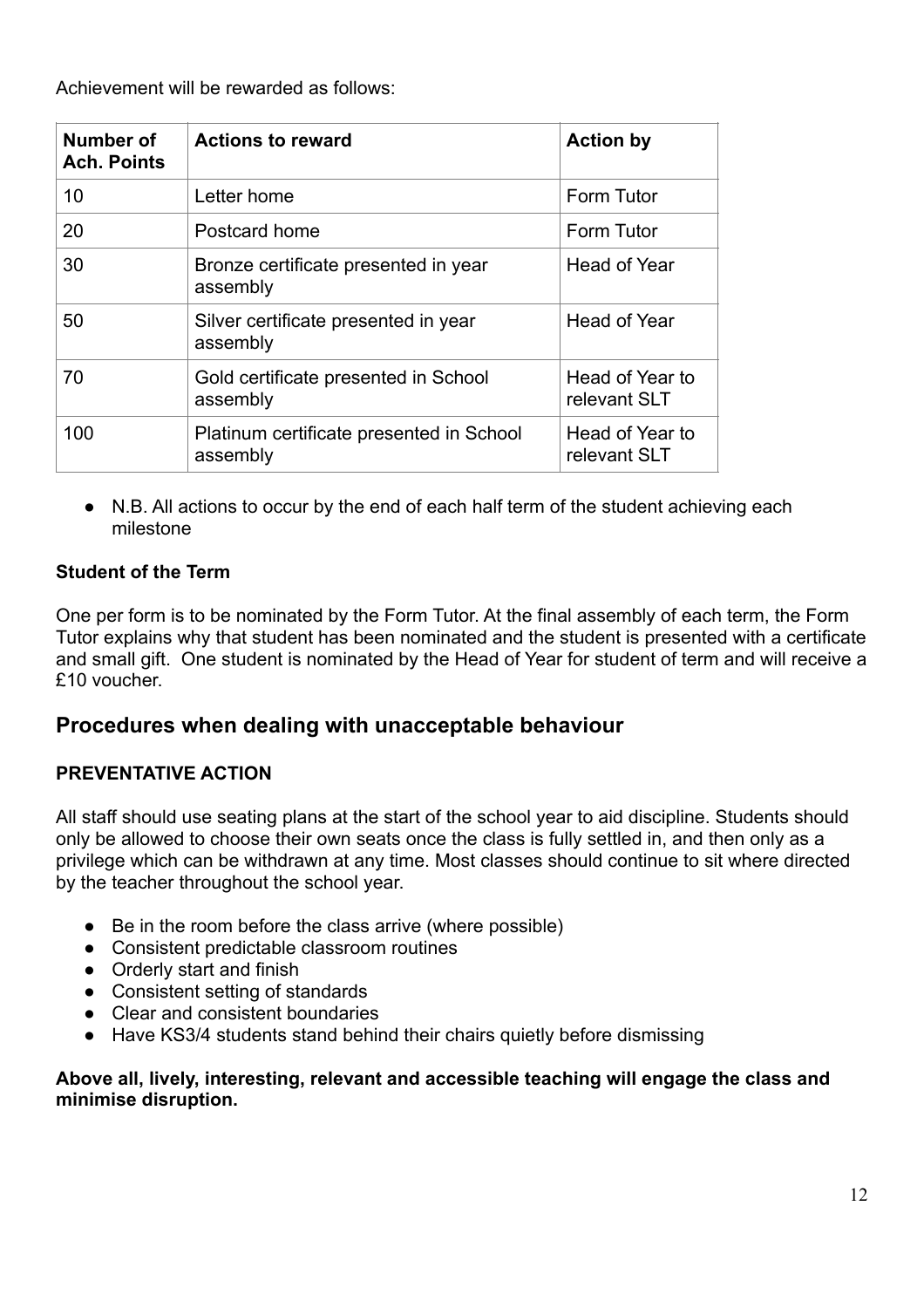#### **Sanctions**

Sanctions should be the least necessary to bring about the required change in behaviour. No teacher or student is expected to tolerate disruptive, rude or unacceptable behaviour. Classroom behaviour is initially the responsibility of the classroom teacher. Staff will be provided with structural programmes via the staff planner.

Lines of referral if required are in order (please refer to your planner for further guidance):

#### **Class Teacher → Head of Department → Head of Faculty → SLT (walkabout)**

#### **Form Tutor→ Head of Year → SLT**

All behaviours should be reported on Arbor

However, if a really serious incident occurs e.g. a fight, threatening or racist behaviour or blatant defiance, **phone reception on 201/372 who will alert walkabout. Form Tutors will be alerted via Arbor.**

**Concerns about homework or lack of books / equipment should be recorded and dealt with by the classroom teacher, supported by Head of Department if necessary, using the sanctions listed immediately below.** 

#### **Sanctions available to every teacher include**:

- reprimand by teacher
- 'speaking to' at end of lesson/break/lunchtime
- compulsory seating arrangement
- sending out of room briefly
- note in planner
- send to safe timetable\* with work this is published each vear, showing staff willing to receive one miscreant into their lesson
- detention at next break, lunchtime or after School with 24 hrs notice
- Support within the department
- Community service is another method of sanction which can be used to support reflection

\*Safe timetable- a different classroom for the student to work in that is not their allocated class and teacher. This occurs for the lesson that the student needs to be removed. When this occurs the classroom teacher that removed the child should call home to inform the parents/ carers. The student is expected to have a reflective conversation, prior to returning to lesson. If this discussion does not occur to a satisfactory level the student will remain on safe timetable until it does.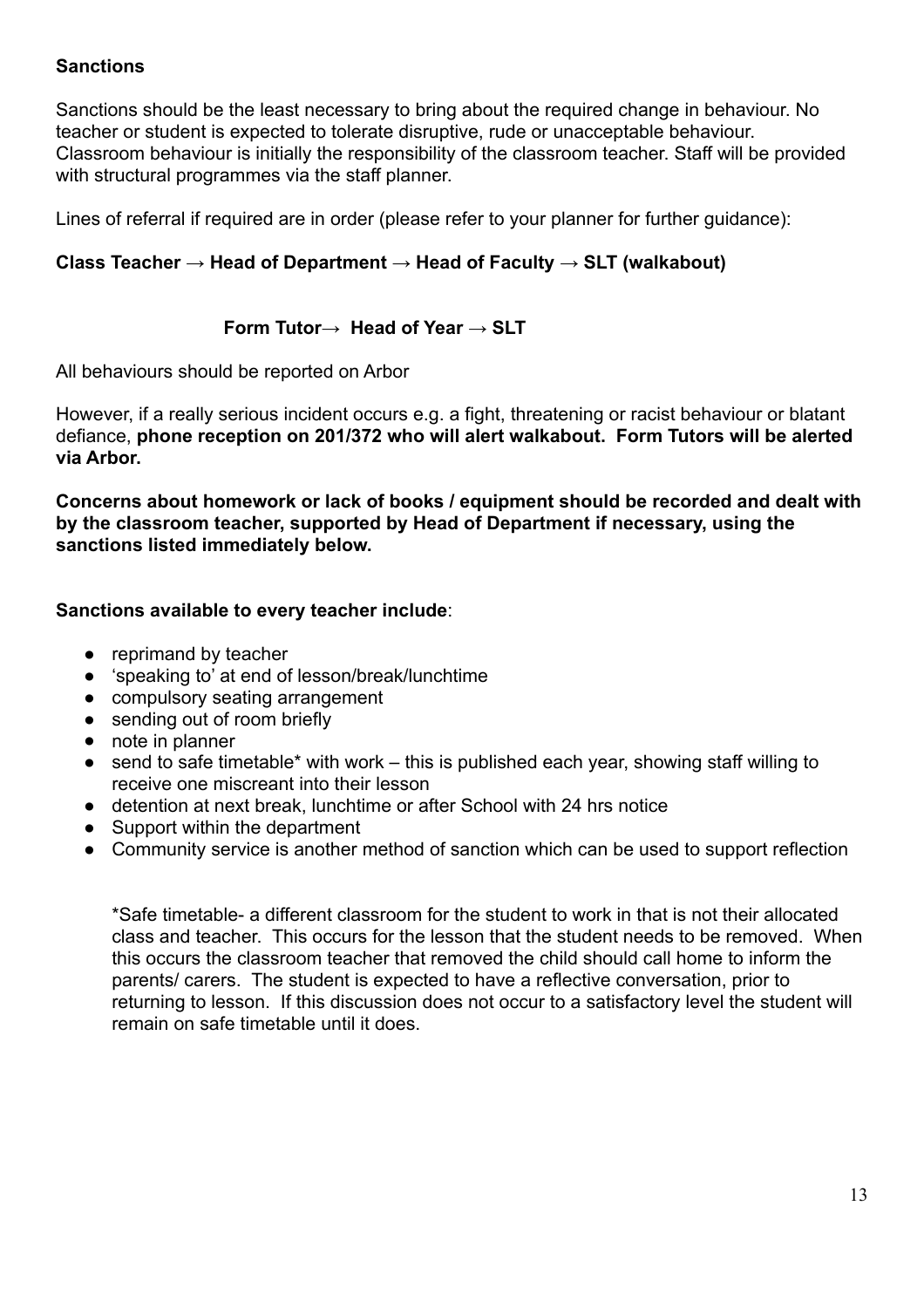### **Classroom management - strike system**

#### **The rule for unacceptable classroom behaviour is:**

#### **THREE STRIKES AND YOU ARE OUT**

Please note: blatant rudeness, defiance, direct disobedience and other serious misbehaviour should result in more serious sanctions such as detention, safe timetable, etc., **immediately** and in these circumstances the strike system for minor misdemeanours will not apply.

Examples of behaviour which would warrant a strike are:

- deliberate interruption of the teacher
- continuing to talk after being told not to
- eating or drinking in class (other than water)
- grooming themselves or others
- failing to observe departmental or safety rules
- inappropriate behaviour
- inappropriate language
- unpleasant remarks to/about another student
- unacceptable attitude to teacher/adult

This list is not exhaustive, but indicates the general standards to be applied. Once a strike has been issued, it cannot be cancelled out by subsequent good behaviour.

|                      | On<br>boar<br>d                    | <b>Reporting</b>             | Acted on by                                                    | <b>Action to be taken</b>                                           |
|----------------------|------------------------------------|------------------------------|----------------------------------------------------------------|---------------------------------------------------------------------|
| <b>First Strike</b>  | $\sqrt{}$<br>+nam<br>e on<br>board | None $-$ warning<br>only     | Subject teacher                                                | Teacher to discuss<br>with student at time<br>of teacher's choosing |
| <b>Second Strike</b> | $\sqrt{\sqrt{2}}$                  | Record behaviour<br>on Arbor | Subject teacher                                                | 30 minute detention<br>on the day                                   |
| <b>Third Strike</b>  | <b>OUT</b>                         |                              | Subject teacher send<br>to safe timetable<br>(within faculty). | 1 hour department<br>detention to follow                            |
|                      |                                    |                              |                                                                |                                                                     |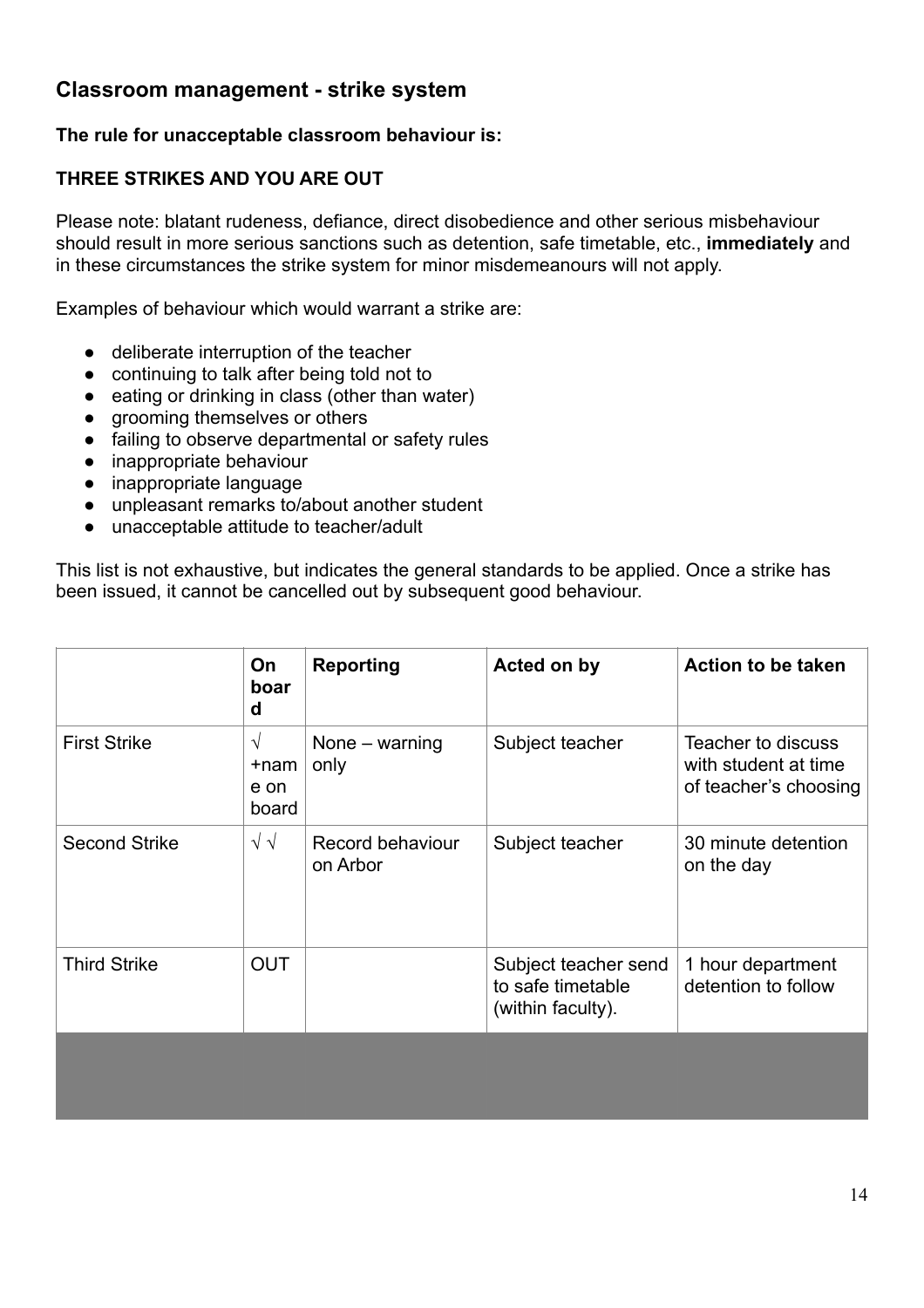| Late to lesson (not<br>School), no books /<br>equipment, homewor<br>k not done | N/A                                 | Record behaviour<br>on Arbor | <b>Subject Teacher</b>                                                         | Up to 30 minute<br>detention<br>Dependent on<br>previous history -<br>refer to HOD/HOF<br>for guidance |
|--------------------------------------------------------------------------------|-------------------------------------|------------------------------|--------------------------------------------------------------------------------|--------------------------------------------------------------------------------------------------------|
| <b>Bad behaviour</b><br>outside of lesson                                      | N/A                                 | Record behaviour<br>on Arbor | Member of staff that<br>has witnessed this                                     | HOY to monitor and<br>act depending upon<br>previous history                                           |
| Incorrect uniform                                                              | N/A<br>Record behaviour<br>on Arbor |                              | Form Tutor in first<br>instance. Member of<br>staff that has<br>witnessed this | Up to 30 minute<br>detention<br>HOY to monitor and<br>act depending upon<br>previous history           |

**Should a student be removed from a lesson for failing to meet expectations (safe timetable) the classroom teacher is expected to call home. Students must also take part in a restorative conversation with the member of staff before readmittance to the lesson. Failure to do so will result in the student remaining on safe timetable.**

#### **Monitoring behaviour**

Form Tutors / Head of Department / Head of Year to monitor behaviour reports in their form / department / year, deal with students and contact parents/carers as appropriate.

Specific trigger points for action are:

| <b>Number of Behaviour</b><br><b>Points in Academic Year</b> | <b>Action</b>                                                                                                               |
|--------------------------------------------------------------|-----------------------------------------------------------------------------------------------------------------------------|
| 10                                                           | Form Tutor phone home or send letter home                                                                                   |
| 20                                                           | On report to Form Tutor                                                                                                     |
| 30                                                           | Form Tutor refer to Head of Year to put on Head of Year report                                                              |
| 40                                                           | Head of Year to bring parents/carers in, students to be<br>discussed at governor's panel                                    |
| 50                                                           | Head of Year refer to SLT and further strategies/sanctions/<br>support agreed, students to be discussed at governor's panel |

#### **On-report procedure**

Sometimes it is desirable to place a student on a special report. These are:

- **Weekly report (green)** initiated by Form Tutor, completed by teachers and shown to tutor and parents/carers daily + year leader weekly
- **Head of Year report (yellow)** taken to named person (Head of Year) daily
- **SLT report (pink)** taken to named person (SLT) daily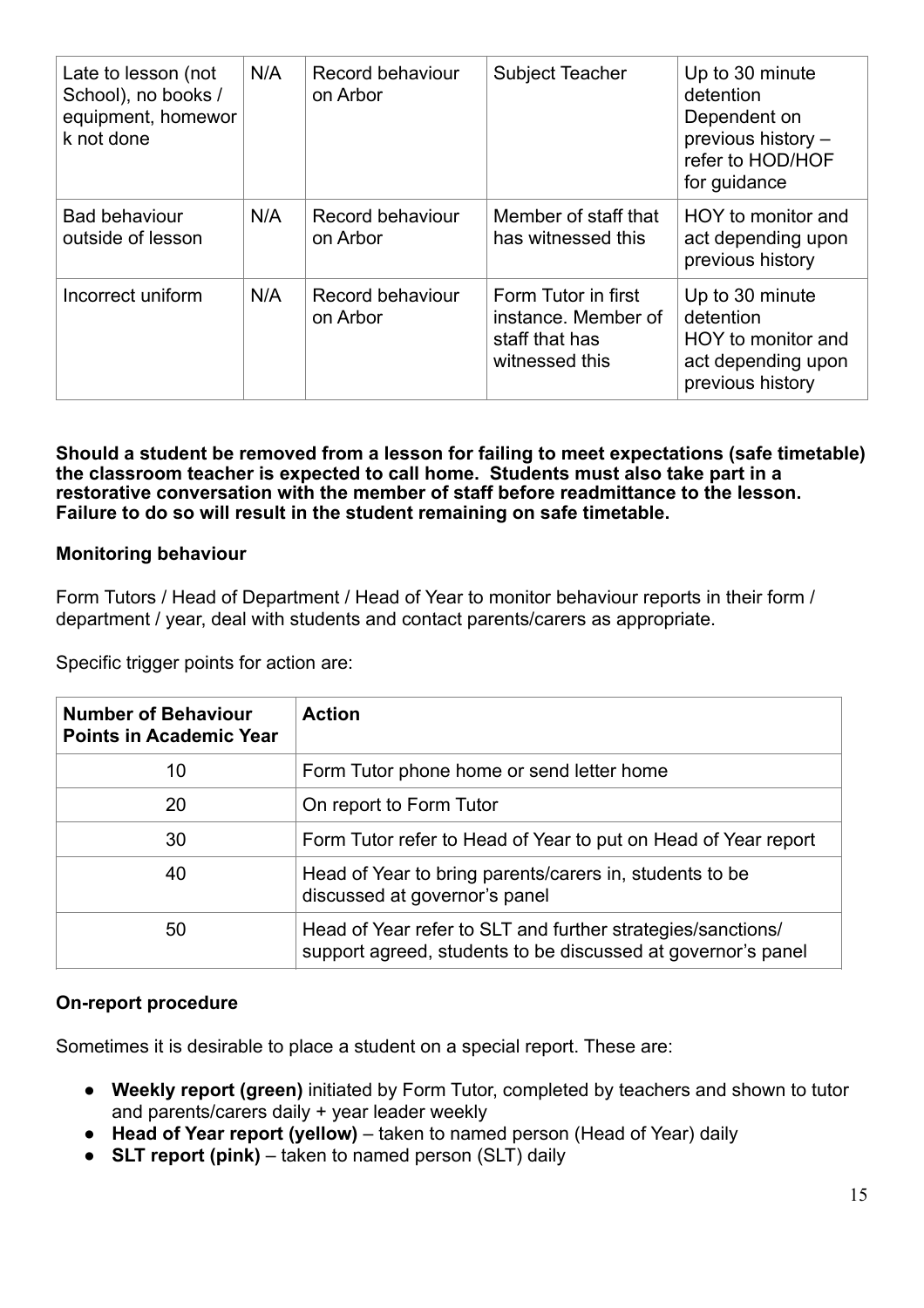- **Headteacher's report (blue)**  taken to Headteacher daily
- Other motivational reports are used occasionally to support students

No student should be taken off report until a good week has been achieved. Failure to get a report completed, or persistent poor reports should be referred up for further action.

#### **Role of Head of Department (HOD)/ Head of Faculty (HOF)**

Teachers should refer students to their HOD/HOF when following the three strike system. HOD/ HOF should ensure that there is a safe timetable available for their staff. This might involve working within the wider faculty to ensure appropriate classes are used.

HOD/HOF should monitor issues regarding equipment and books across their departments and carry out checks that students are keeping books to the required presentation standard.

If a student's behaviour becomes unmanageable by the strategies used by the classroom teacher, or persistent in spite of action taken, then the first line of referral will normally be to the Head of Department (HOD). Strategies the HOD may use include:

- Discussion with student resulting in verbal/written apology
- Student's work to be regularly checked by HOD
- Student put on Department Report, checked by HOD
- HOD to speak to/detain group
- Telephone home and letter sent to parent/carer from Head of Department inform Tutor and year leader. The student to work out of their own class for a period of time (safe timetable).
- Put student in subject area detentions these are run and supervised by staff from within the subject area for incidents which occur in lessons or which are work-related

#### **Role of Head of Year (HOY)**

HOY will monitor behaviour logs on a daily basis. They will add students to the report system to ensure more detailed monitoring where appropriate and by following the monitoring chart above.

HOYs will carry out investigations for serious behaviour issues and deal with behaviour issues in a non-classroom environment.

Wherever there are serious concerns about a student's behaviour, or a serious incident has taken place, the pastoral team should be contacted / kept informed. In liaison with the HOD, the appropriate member of the pastoral team may:

- see the student to discuss the behaviour,
- contact parents/carers by phone, letter or invite in for interview
- place student on daily or weekly report to year leader
- place student in the Behaviour Support Room (BSR) within school for a period of time
- place student in Tutors' Detention.
- Refer the student to SLT for further action

#### **Role of SLT**

SLT members will monitor the behaviour through the line management system and pastoral meetings. SLT will monitor their year group behaviour via behaviour logs on a fortnightly basis. SLT will support HOYs in following the system and will deal with referrals from HOYs when required.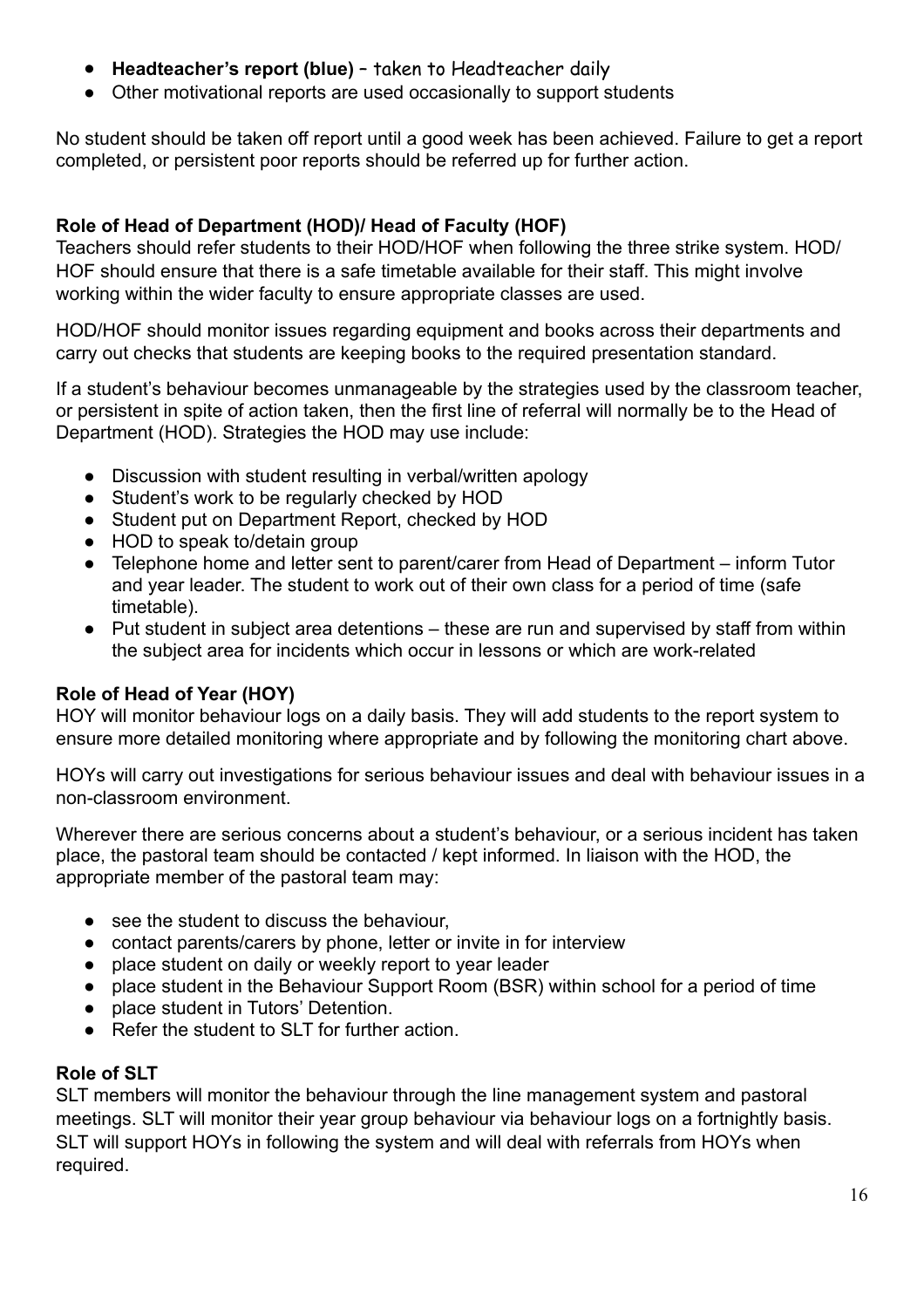A member of SLT will always be involved where there are serious or persistent behaviour concerns.

Action may include any of the sanctions listed above and the following

- Placing student on report to a member of SLT,
- Requiring parents/carers to attend for a meeting to discuss concerns
- Referral to outside agencies,
- Arranging respite provision off site etc.

Exclusion can only be authorised by the Headteacher or the senior Deputy Headteacher on site at the time if the Headteacher is off site. Students may be excluded for one or more days depending on the seriousness of the offence and previous record, or permanently. For further information on Exclusions please refer to the Exclusion Policy.

### **Role of Parents/ Carers**

It is our expectation that by accepting a school place here, your daughter and you will support us in keeping the school happy and safe including supporting us in any sanction required to allow students to reflect and improve on any unwanted behaviours.

Parents are expected to:

- Support their child in adhering to the pupil code of conduct
- Inform the school of any changes in circumstances that may affect their child's behaviour
- Discuss any behavioural concerns with the class teacher promptly with the class teacher or Form Tutor
- Behave appropriately when dealing with conflict
- Ensure you keep abreast of how your daughter is doing at school
- Communicate with the school with regard to anything that might affect your daughter's behaviour in school
- Ensure we have up-to-date contact details for home and emergency contacts
- Communicate courteously when attending school events and meetings and understand that any recording of school events and meetings is prohibited unless prior agreement has been granted.

#### **Serious Incidents**

- If there is a serious incident, the classroom teacher should seek help and support immediately. It is vital that any serious disciplinary incident is recorded fully and a copy passed to both HOD and the pastoral team
- It is impossible to pursue more serious disciplinary sanctions, such as the BSR or exclusion, without adequate written evidence. Any such report must be signed and dated, including the year.
- Immediate help can be summoned by pressing the emergency alert button on SIMS, or if SIMS is not working, by phoning any appropriate member of the pastoral team.
	- feedback regarding the reasons and situation that led up to the pushing of the emergency button to be written up and passed onto the HOF and SLT in charge of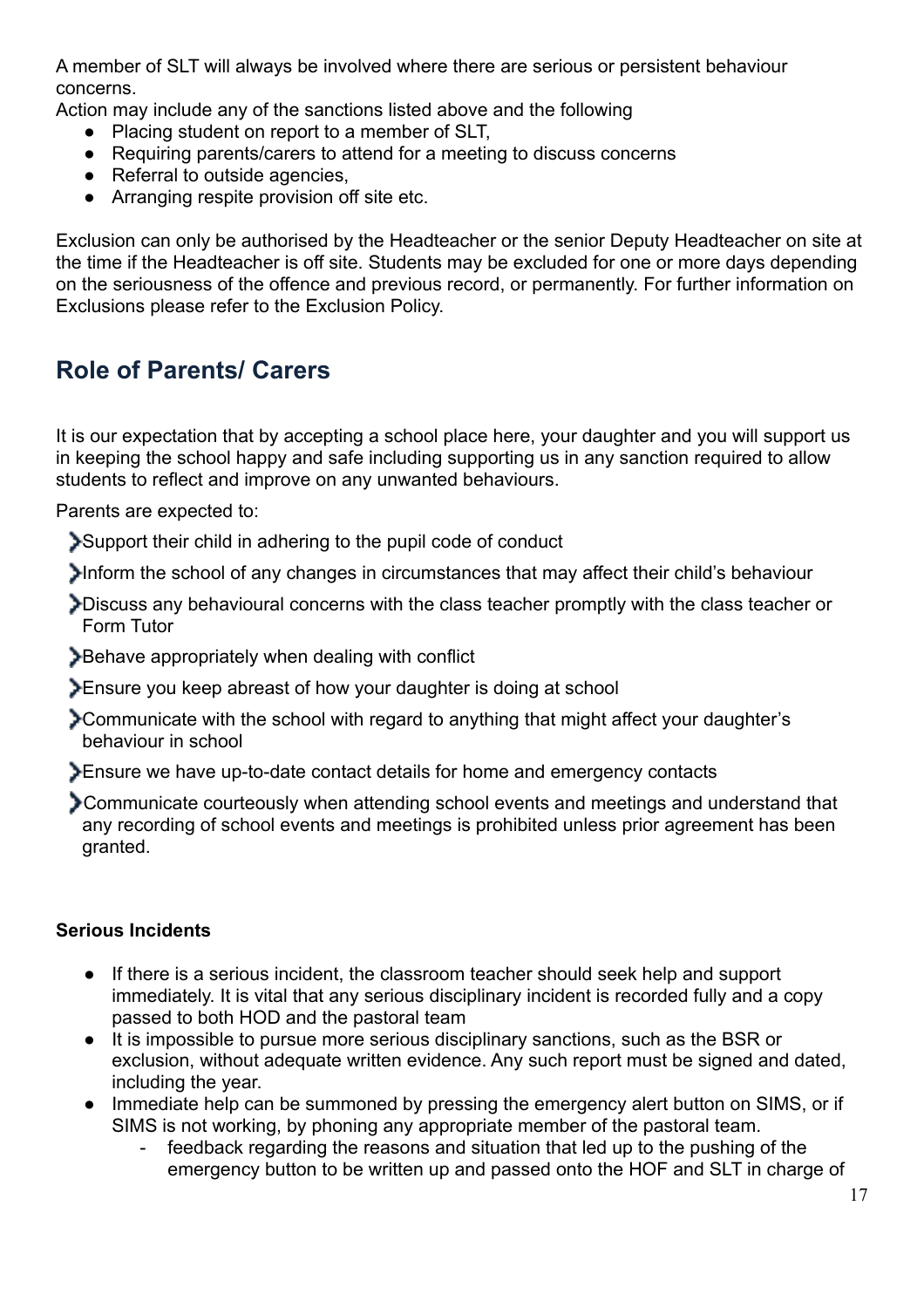behaviour within a week of the incident so that action can be taken to reduce the need for such a situation in the future

#### **Allegations against staff**

Any allegation against a member of staff should be referred to a member of SLT immediately, unless it is a Child Protection issue. (see Safeguarding Policy for guidance.) A thorough investigation will take place, including the member of staff being asked for his/her version of events.

Where a malicious allegation has been made, appropriate sanctions will follow, taking into account the age, level of understanding and Special Needs of the child, and also the nature and context of the allegation. Such sanctions may include fixed term or, rarely, permanent exclusion.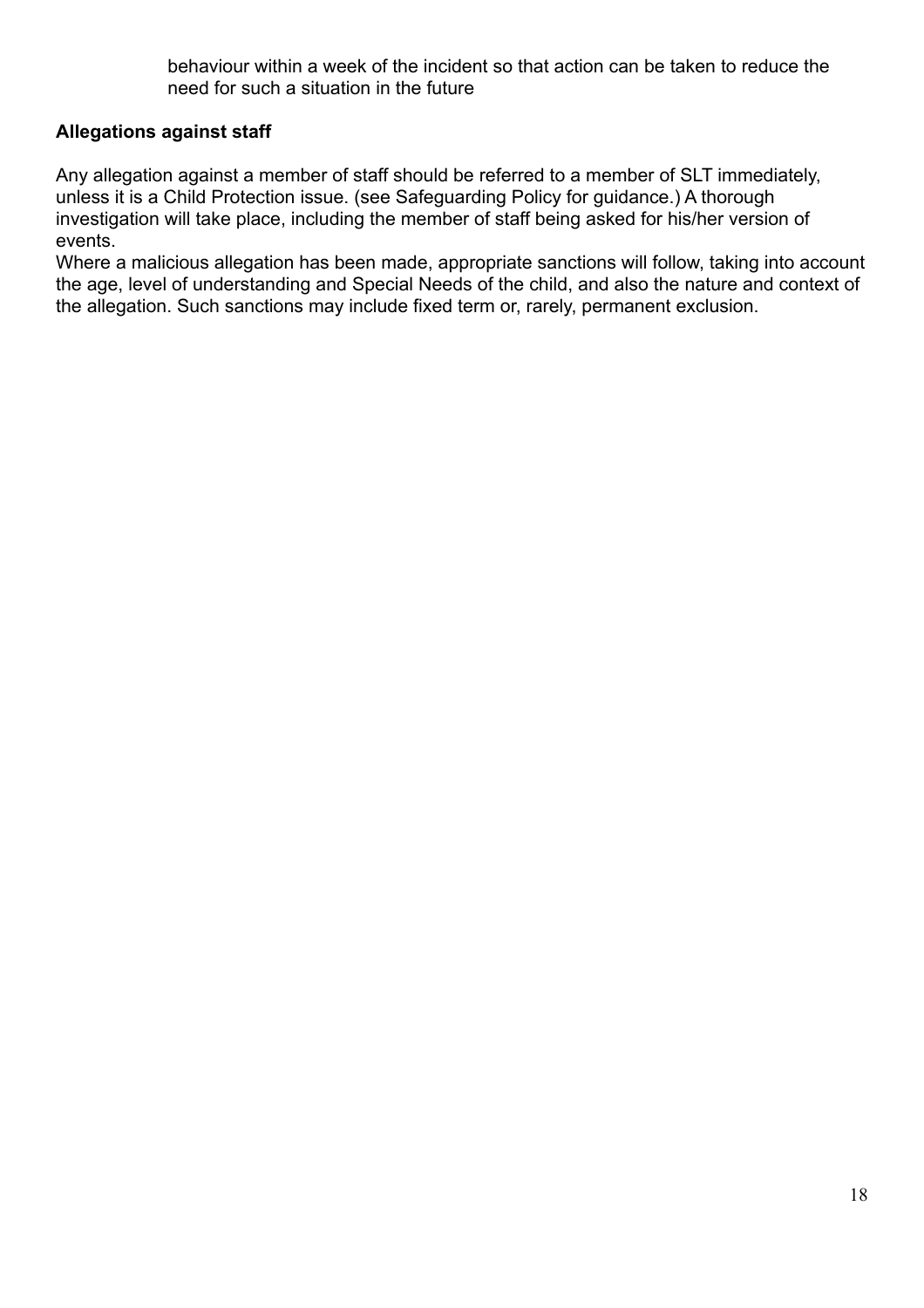#### **Sanctions**

#### **Detentions**

These are a non-negotiable part of the behaviour policy

#### **During the School day**

- Detentions can be issued by any member of staff and can be held during break-time and lunchtime, before or after School as decided by the member of staff running the detention.
- With lunchtime detentions, staff should allow reasonable time for the student to eat, drink and use the toilet.
- Any detention must be held in a classroom, and continuously supervised by the teacher who gives the detention, unless other arrangements have been agreed for supervision.
- No one may be put in detention in the staff corridor or any unsupervised place.
- All students should be in full School uniform and not wearing coats or scarves.
- Phones are banned in detentions as they are for lessons.

#### **After the School day**

- Detentions for no more than 30 minutes may be held at the end of a school day without notice.
- All students will be dismissed 30 minutes after the end of the school day unless a longer detention has been discussed with home.
- At least 24 hours notice to parent/carers must be given for longer after-school detentions
- This will be communicated with parents via the student planner or through a phone call/ email home.

Tutor's detention is supervised on a rota basis, and takes place in a specified room on Tuesdays, Thursdays and Fridays. This is for "pastoral" issues such as poor comment while on report, not attending another detention, incomplete report, possession of mobile phone etc. and is given by Form Tutor, member of the pastoral team or SLT. If you put a student in tutor's Detention, you must note it in her planner, and fill in an orange slip. This should be placed in the clear envelope on the staffroom board. It is NOT for homework / work not done – that should be a teacher or department detention.

#### **The BSR (Behaviour Support Room)**

HOY/SLT can place students in the BSR as part of a sanction but also if appropriate whilst carrying out an investigation.

Examples of some behaviours that would lead to the BSR (this is not an exhaustive list)

- Swearing in class
- Extreme rudeness
- Walking away from staff members
- Serious disruption of learning

If the BSR is used as a sanction the following should be followed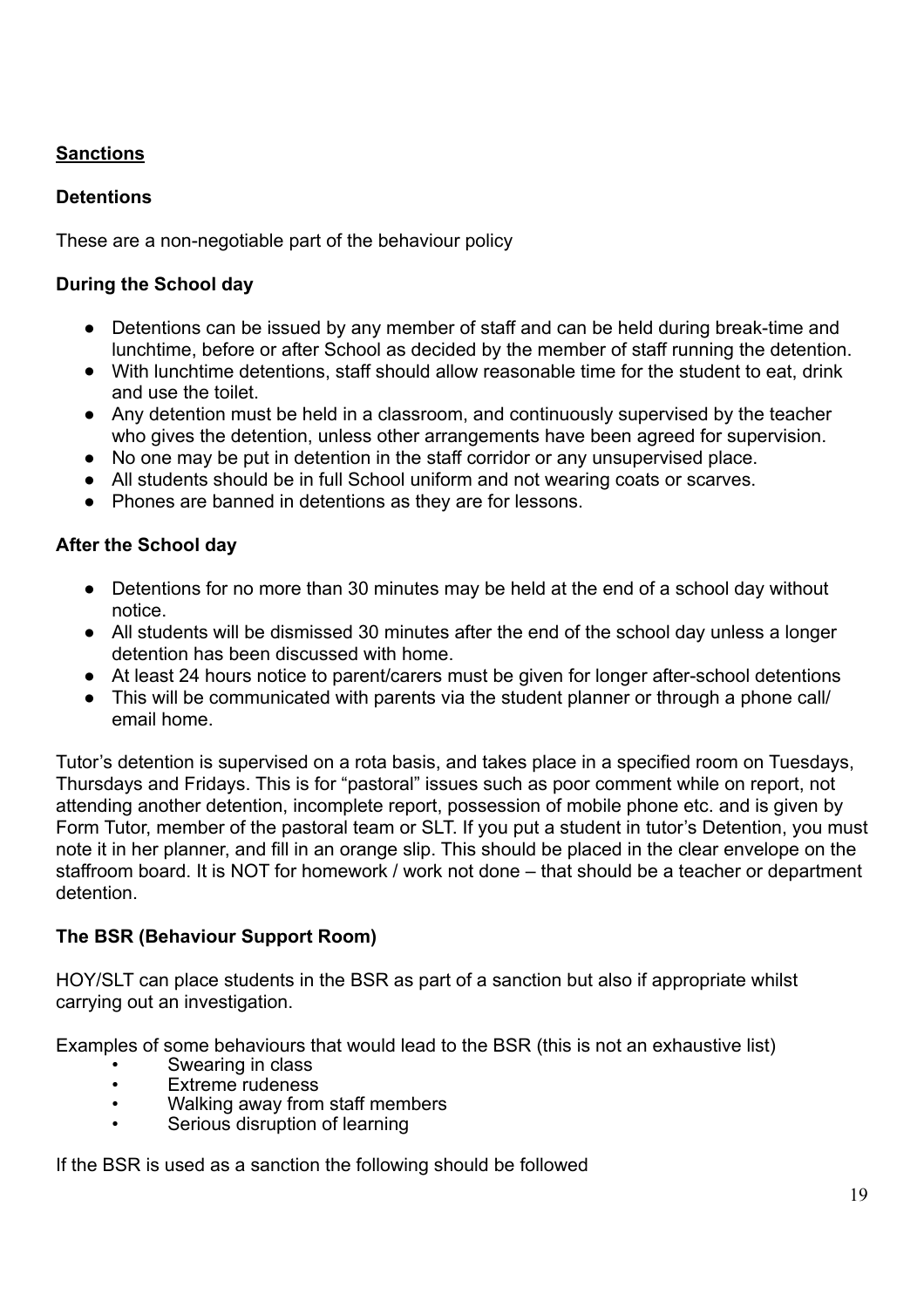- the BSR is for a fixed and continuous period of time not exceeding 5 days
- Any student directed to the BSR will complete a reflection diary considering the reasons for them being directed there.
- Students directed to the BSR will also have a follow up meeting with the ELSA (Emotional Literacy Support Assistant) to consider their response to the given situation with an aim to identify the root cause of the behaviour and hopefully avoid a repeat occurrence
- Parents will be notified that their child has been placed in the BSR
- Any student who is placed in the BSR for a second time in any one term will automatically be referred for mentoring.
- A student can be placed in the BSR only twice in any one term. On a third occasion in any one term students will be excluded
- When placed in the BSR students will have a discussion with SLT/HOY/ Behaviour Support Officer with regard to the reason they are in there and how to avoid such a situation moving forwards
- Students in the BSR will be given an opportunity to complete a reflection journal which is designed to help them identify the events and triggers that led to their time in the BSR and how to reduce the opportunity for this to happen again. This will be discussed with the Behaviour Support Officer.

After that, behaviour serious enough to otherwise warrant the BSR, will result in a fixed term exclusion.

- 1. This is due to the fact that by this point the student will have received warnings, explanations and intervention, and she has not changed her behaviour.
- 2. In this case, a meeting of Form Tutor, mentor, SEN representation and if felt advisable parent and / or other agencies must be convened by the pastoral team to discuss the student and ways forward.
- 3. In the case of a student exclusion a MARF (Multi-Agency Referral Form) will also be considered.

Students on 40 or more behaviour points or up to 4 days of exclusion will automatically be referred to Governor's Panel (the school reserves the right to make exceptions to this)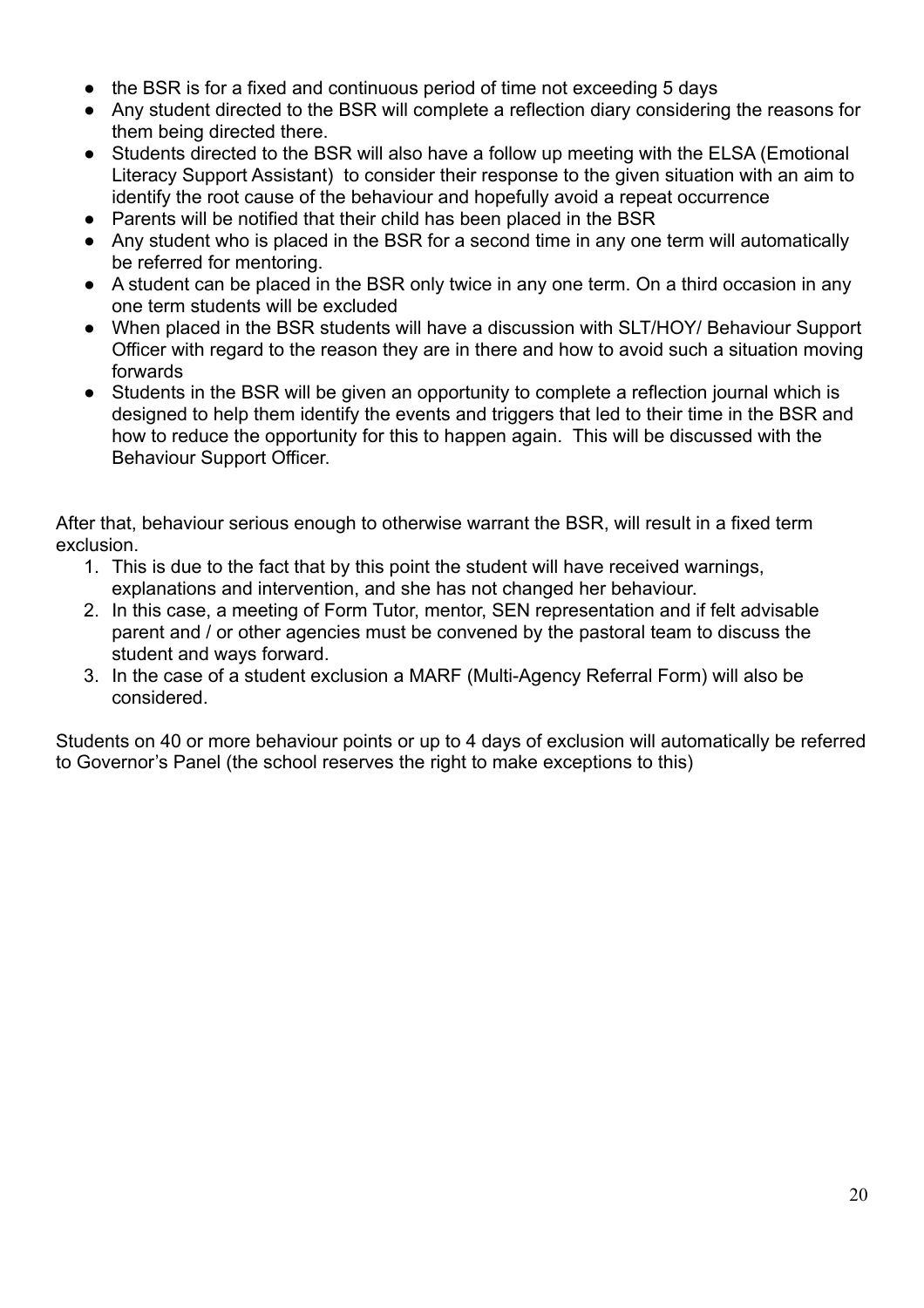#### **Online Learning Sanctions**

Use of the online learning platform is treated as the same as being on the school site. The above rules relating to bullying apply in the online environment as they would on school site.

The following is the process for sanctions during live lessons

- 1) Students will receive a warning for minor incidents from the teacher.
- 2) Continued incidents or more serious behaviour will result in the student being removed from the lesson
- 3) If the behaviour is viewed a serious then the teacher can block the student from subsequent lessons.
- 4) If a student is removed from a lesson or blocked from future lessons then parents/carers will be contacted.
- 5) Staff will log the behaviour using the online system
- 6) HOYs will decide on possible further sanctions depending on the frequency/seriousness of the behaviour once the student is back on school site.

#### **Vandalism/Criminal Damage**

Should a student engage in vandalism/criminal damage including graffiti then any costs incurred will be passed on to the student/parent. This includes the hourly rate of staff needed to repair/ remove the damage. This is in addition to any other sanction.

#### **Sixth form policy**

The Sixth Form operates a slightly different rewards and sanctions policy. All students sign a Code of Conduct (see appendix) on entry into the sixth form which stipulates the rules and regulations which all students will abide by. Achievement and behaviour are recorded on SIMS Behaviour Module as for years 7-11.

#### **Special Measures**

Should exceptional circumstances occur then sanctions for breaching special behaviour expectations will follow the above sanction system. Any such expectations and sanctions will be added as an appendix to the behaviour policy.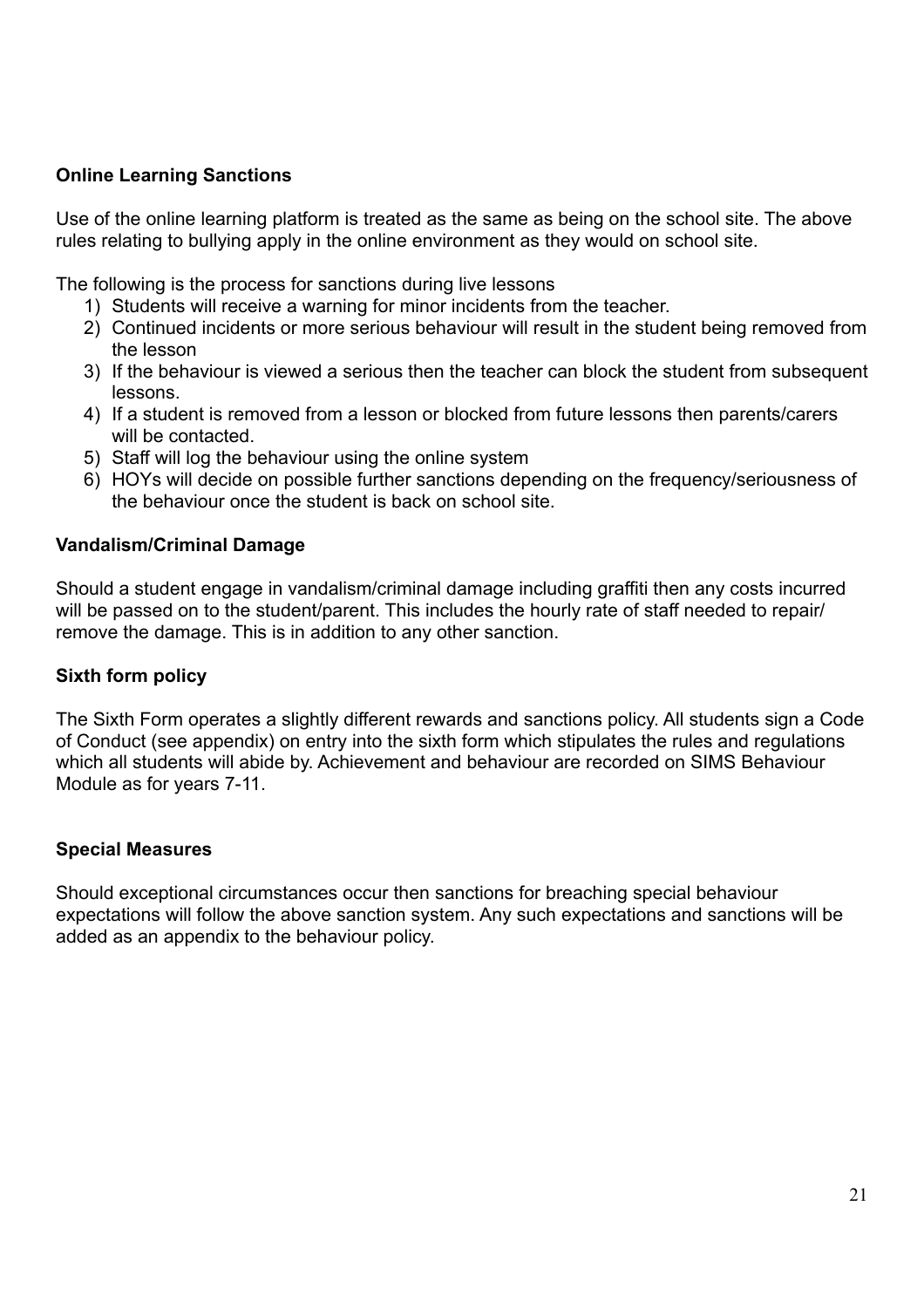#### **Mobile phones and other electronic devices**

Students in years 7-11 may bring a mobile phone and other electronic devices to School They must be-

- turned off on entering the School grounds (before passing through the main gate) and put out of sight.
- locked in their own locker at the start of the School day,
- collected at the end of the School day.
- Not turned or shown in public until the student has left the School grounds.

Outside of this process the following sanction process will occur-

- 1. The MP3/4 player, camera, iPod, etc. (this list is not exhaustive) which is found on any student will be confiscated for a week,
- 2. It will then be available for pick up by a parent/career. If the confiscated item is not allowed then the student will have the detention sanction doubled.
- 3. The student will have a one hour detention which must be served prior to the phone etc. being returned.
- 4. If the student was deliberately using the phone or other device, 2 one hour detentions will be issued.

Sixth form students may have their phone on them, but it must be switched off in lessons and may only be used in the sixth form common room.

Where an electronic device is found, the School may examine any data or files on the device if there appears to be a good reason to do so. Following an examination, the School may erase any data or files, again if there seems to be a good reason to do so. A good reason would be that the data or file in question has been, or could be, used to cause harm, to disrupt teaching or break the School rules. Where necessary the school will refer to the school's police team.

Smart watches/ kindles or other electrical reading devices are not allowed if they connect to internet/ mobiles

In exceptional circumstances and at the discretion of SLT, if students/ parents refuse to hand over their mobile upon it being discovered in order for it to be confiscated, then the student will be placed in the BSR for 2 days. They will also hand their phone in to an SLT member of staff at the start of every day and pick it up at the end.

#### **Searching students and confiscation**

The following is based on the current law and on DFE guidance issued 2012.

Any search must be carried out with a witness and by a person who is the same sex as the person being searched. Where possible, the witness should also be the same sex as the student being searched. Where a student's possessions are being searched, this should be done in the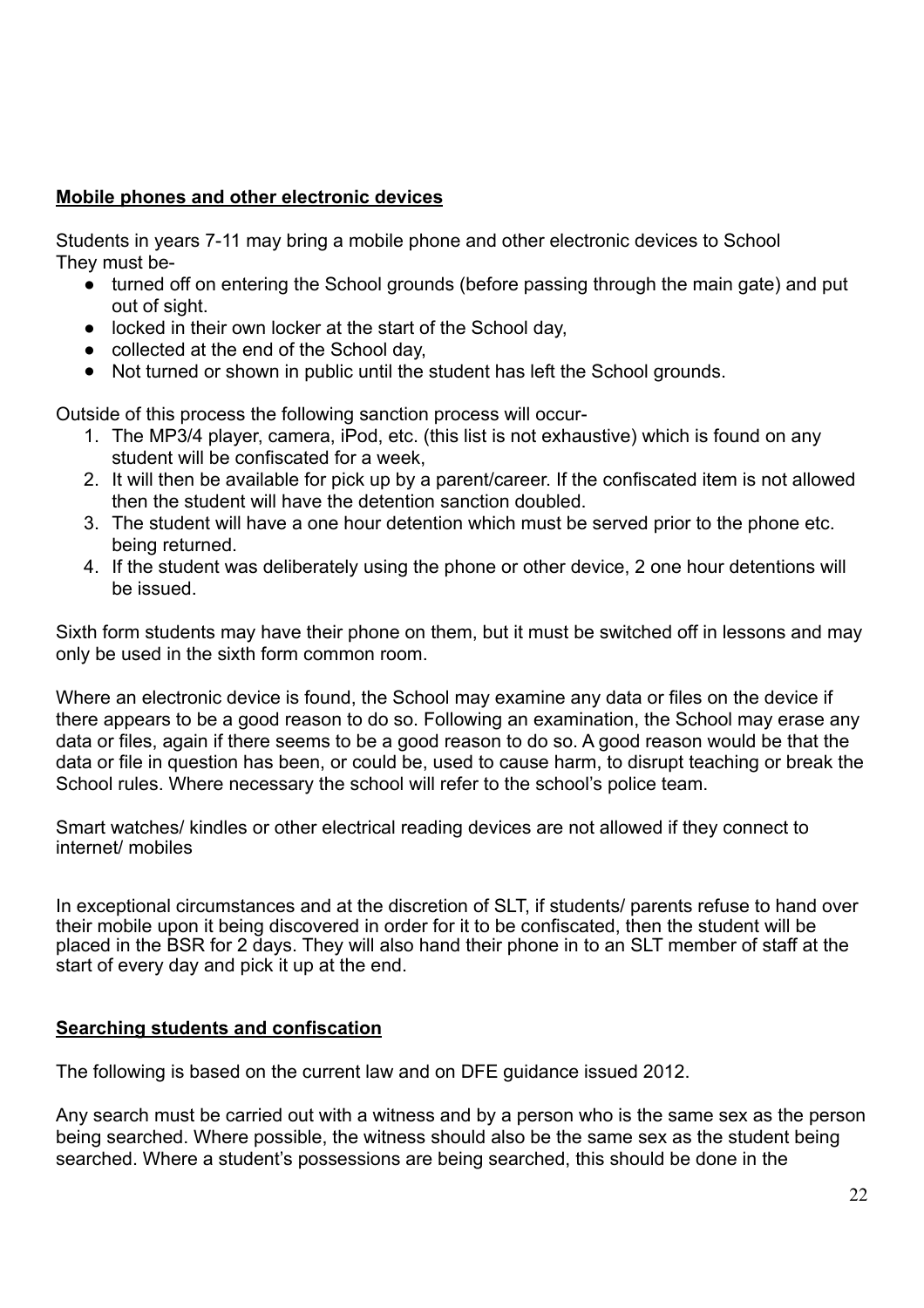presence of the student, unless the need is urgent and serious harm may result from delay. The person conducting any search can require a student to remove coats, scarves, gloves or footwear, or a jumper if worn over a blouse /shirt, but no other clothing.

SLT and year leaders can search a student for any item if the student agrees. If the staff member suspects that the student has a banned item, they can instruct the student to turn out his/her pockets and can look in his/her bag and locker. If the student refuses, this should be treated as defiance and sanctions according to the School behaviour policy will be applied. This is likely to be the BSR or exclusion depending on the full circumstances.

School staff can require students to undergo screening by a walk-through or hand-held metal detector (arch or wand) even if they do not suspect them of having a weapon and without the consent of students.

The Headteacher, SLT and Heads of Year can search students or their possessions without consent, where they have reasonable grounds for suspecting that the student may have any of the following:

- knives or weapons,
- alcohol.
- illegal drugs,
- stolen items,
- tobacco and cigarette papers,
- fireworks,
- pornographic images.
- Also any item that the member of staff reasonably suspects has been, or is likely to be used to commit an offence or to cause personal injury, or damage to the property of, any person (including the student).
- Items identified in Appendix 5- Prohibited items

SLT, or other School staff instructed by them and in their presence, can use such force as is reasonable given the circumstances when conducting a search for knives and weapons, alcohol, illegal drugs, stolen items, tobacco and cigarette papers, fireworks, pornographic images or articles that have been or could be used to commit an offence or cause harm. Such force **cannot** be used to search for other items banned under the school rules.

School staff can seize any prohibited item found as a result of a search. They can also seize any item, however found, which they consider harmful or detrimental to school discipline. Such an item can be confiscated, retained or disposed of by the School as a disciplinary penalty where reasonable to do so. Where any item is thought to be a weapon, or if controlled drugs are found, this must be passed to the police.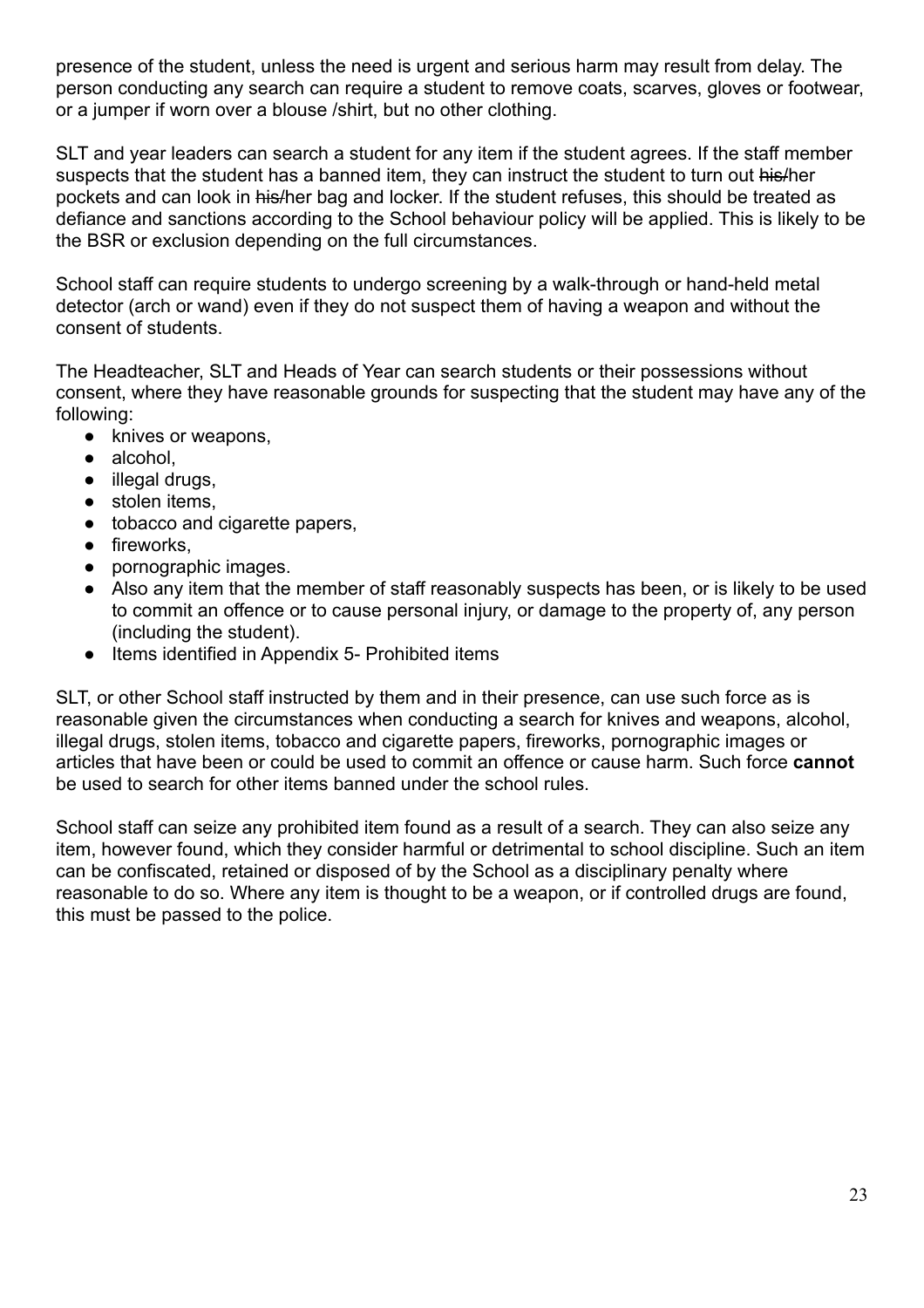### **Guidelines for students**

#### **Behaviour expected of students in classrooms – lessons, registration and tutor time**.

- 1. Arrive on time.
- 2. Line up outside the classroom quietly and in single file if required to do so.
- 3. Enter the classroom and sit down in the seat indicated by the teacher in a quiet and orderly fashion.
- 4. Take out books, materials and equipment, including homework planner and put bags under tables.
- 5. Be silent during the register and seated.
- 6. Treat everyone and everything in the room with respect.
- 7. Listen carefully to instructions and advice given by your teacher, and follow promptly.
- 8. Follow the particular rules and requirements for each different subject, especially with regard to safety procedures. The buzzer is there for the teacher, not the student.
- 9. Write down homework in your homework planner.
- 10. Books and belongings may be put away only when a member of staff gives permission.
- 11. Return chairs to their correct places. You may not leave until the room is tidy.
- 12. When dismissed, leave quietly and sensibly.
- 13. Students are not allowed to go to the toilet, unless they have a pink medical slip or the matter is obviously urgent and impeding learning. The time must be noted in your planner on the correct date and signed; you must take this with you to show staff if challenged.
- 14. Grooming (doing hair, putting on cream, applying lipsalve, etc.) is not appropriate behaviour in a lesson.
- 15. You may have water to drink in most lessons, except where it is banned on health and safety grounds, but it must be in a clear bottle with a sports cap.
- 16. Online behaviour which brings the school into disrepute will draw the same sanction as it would if it occurred in the school environment,
- 17 Online bullying will not be condoned and such behaviour will be subject to the anti-bullying policy.

If the teacher does not come to the classroom, the form captain (or a substitute) should report to the front office. If you are allowed into the classroom, begin work or read a book.

If you are late to a lesson, you should enter the room and wait near the door until a suitable moment to apologise to the member of staff and, after doing this, sit down quietly. If you are delayed by a teacher and this causes you to be late for another lesson, then you must get a note from the teacher who has kept you, and show it to the teacher you are going to.

#### **Behaviour for Learning**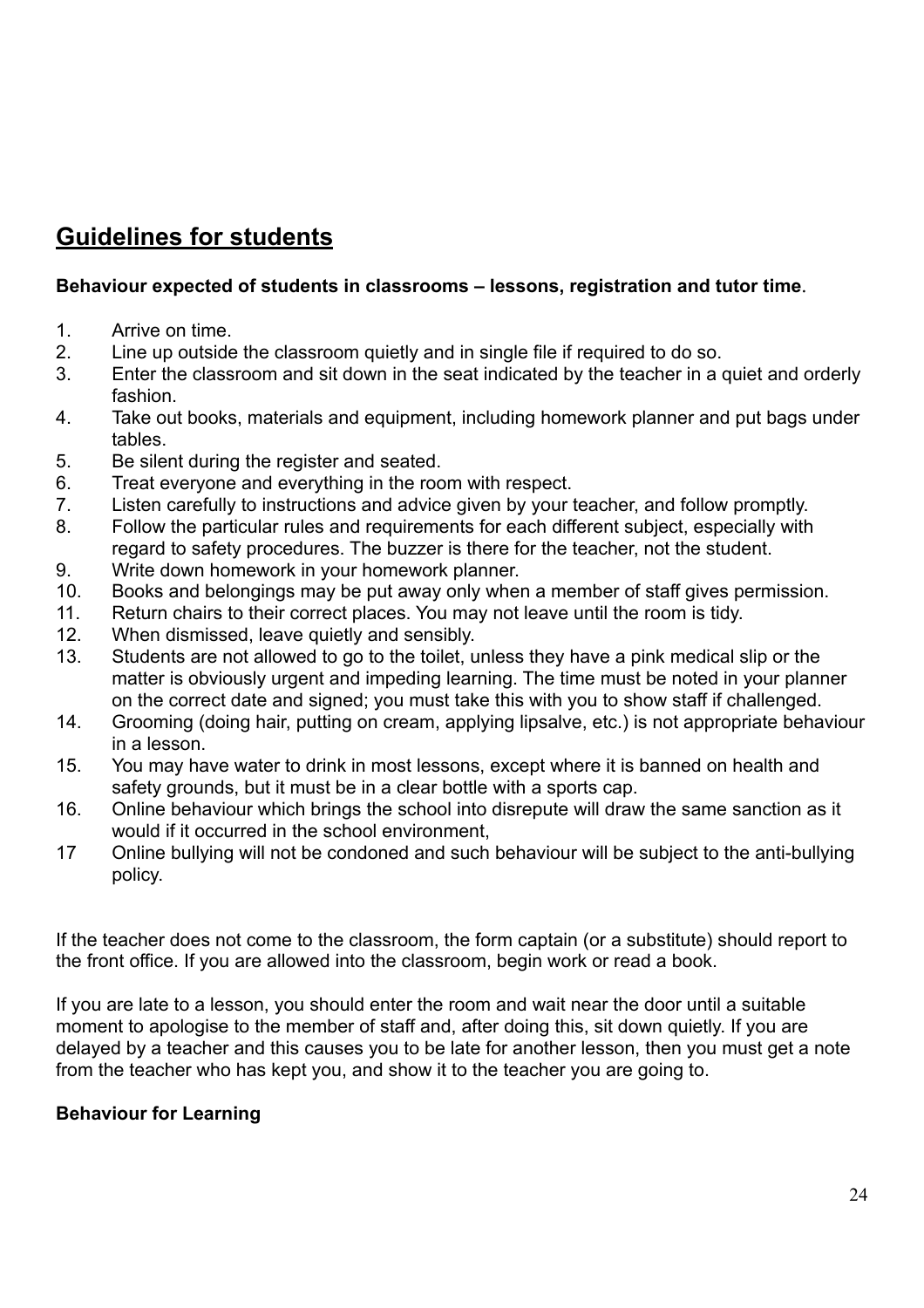The key to success is effective learning in the classroom. It is important for both your learning but also the learning of others. It the classroom we expect the following behaviours

Sit up straight Listen Answer Questions Never Interrupt Track the Teacher

If students do not follow these rules then they will subject themselves to sanctions.

#### **Uniform**

The required uniform is described both in the student planner and in Appendix 4. Uniform requirements apply both onsite, whilst travelling to and from school and whilst on school trips/visits unless otherwise informed.

Students should be aware

- Bags should be sufficient to hold A4 size books
- Hoodies are not school uniform and if worn will be confiscated
- Jewellery should be two small plain gold or silver stud ear piercings. A wrist watch may be worn - all other jewellery is prohibited
- Nose/ belly button piercings are not allowed
- Nail extensions are banned as is nail varnish
- Make up is not permitted
- The School blazer is to be worn with the appropriate jumper underneath not instead of the jumper
- Coats must be black/red or white
- Colour is only permitted if it is a 'natural' shade (Black/Brown/Blonde/Ginger).
- Hair ombre is allowed/ balayage a maximum of two natural colours can be worn
- Brightly coloured hair is forbidden
- Shoulder length/long hair should be tied back at all times
- Hair accessories should be red/black or white.
- Headscarves worn for religious reasons should be black (or white in the summer only)
- Stockings are not to be worn as headbands
- Henna must only be worn for major festivals if permission has been given in advance at least two weeks prior to the festival.
- Bandanas are not permitted
- Lanyards and student ID must be worn at all times around the neck and visible.

#### **Uniform detentions**

Students who breach Uniform rules are subject to the behaviour policy. This can include detentions, the BSR and exclusion in extreme cases.

If a student comes into school in the incorrect uniform the school reserves the right to loan the correct uniform for the day or if they are in KS4 send the student home to change.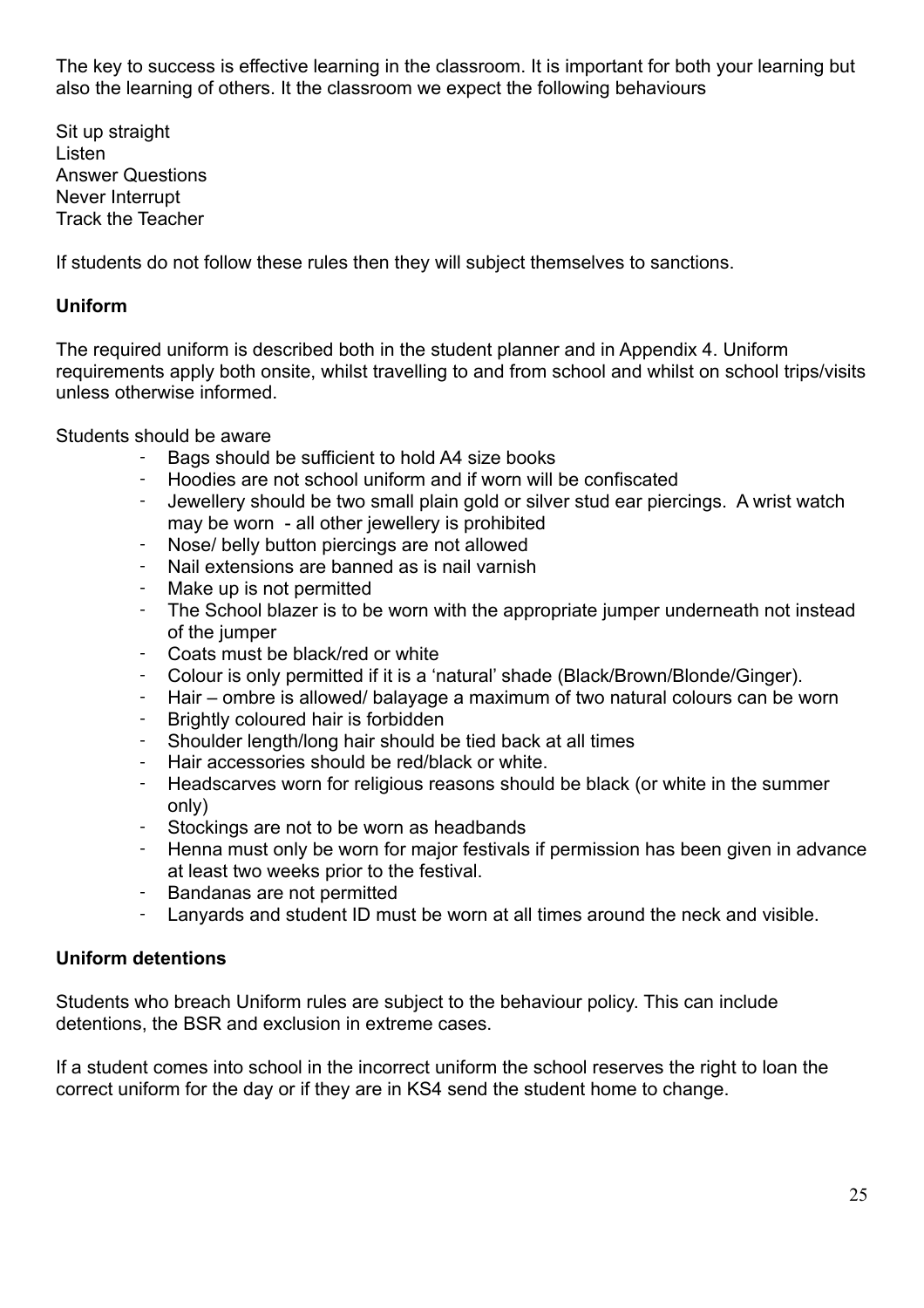Should a student lose their lanyard and student ID card then a charge of £5 will be levied as well as any other sanction deemed necessary by the tutor/HOY. Loss of a lanyard **or** photocard will be charged at £3.

#### **Moving between lessons**

- You should move quickly and quietly to your destination.
- You must keep left in corridors / on staircases and follow one way systems as required.
- Classrooms are not to be used as short cuts; this includes the Hall when a lesson is in session.
- There should be no eating and drinking on route.
- You should not return to lockers between lessons.
- Courtesy is expected at all times, for example holding doors open.
- Do not shout in the corridors*.*

#### **Breaktime**

You should be in the dining halls or playground. KS4 only may be in the hall. You may eat in the Hall and dining halls. You must not hang around staircases, corridors, stairwells or lobbies, or be in classrooms.

#### **Lunchtime**

You may be in the dining halls, the playground or in your allocated classrooms (Oct-Mar only). KS4 only may be in the hall. No bags or coats may be taken into the dining halls; however bags must not be left on the floor blocking doorways or stairways. Queuing must be in an orderly fashion. After using dining tables you must clear up your table, including any spills.

Food may be eaten in the Dining Hall/ Mary Turner Hall only. You must not hang around staircases, corridors, stairwells or lobbies.

Students found to be jumping the queue or barging will be banned from the canteen. The school will make alternative arrangements for students who have access to Free School Meals.

Students who defy staff instruction or break school expectation outside the classroom will be referred to the Behaviour Support Room or more incur an alternative appropriate sanction.

The removal of breaks/ lunchtimes as a preventative measure may be used for students who persistently do not meet expectations during this time

#### **Dining Hall**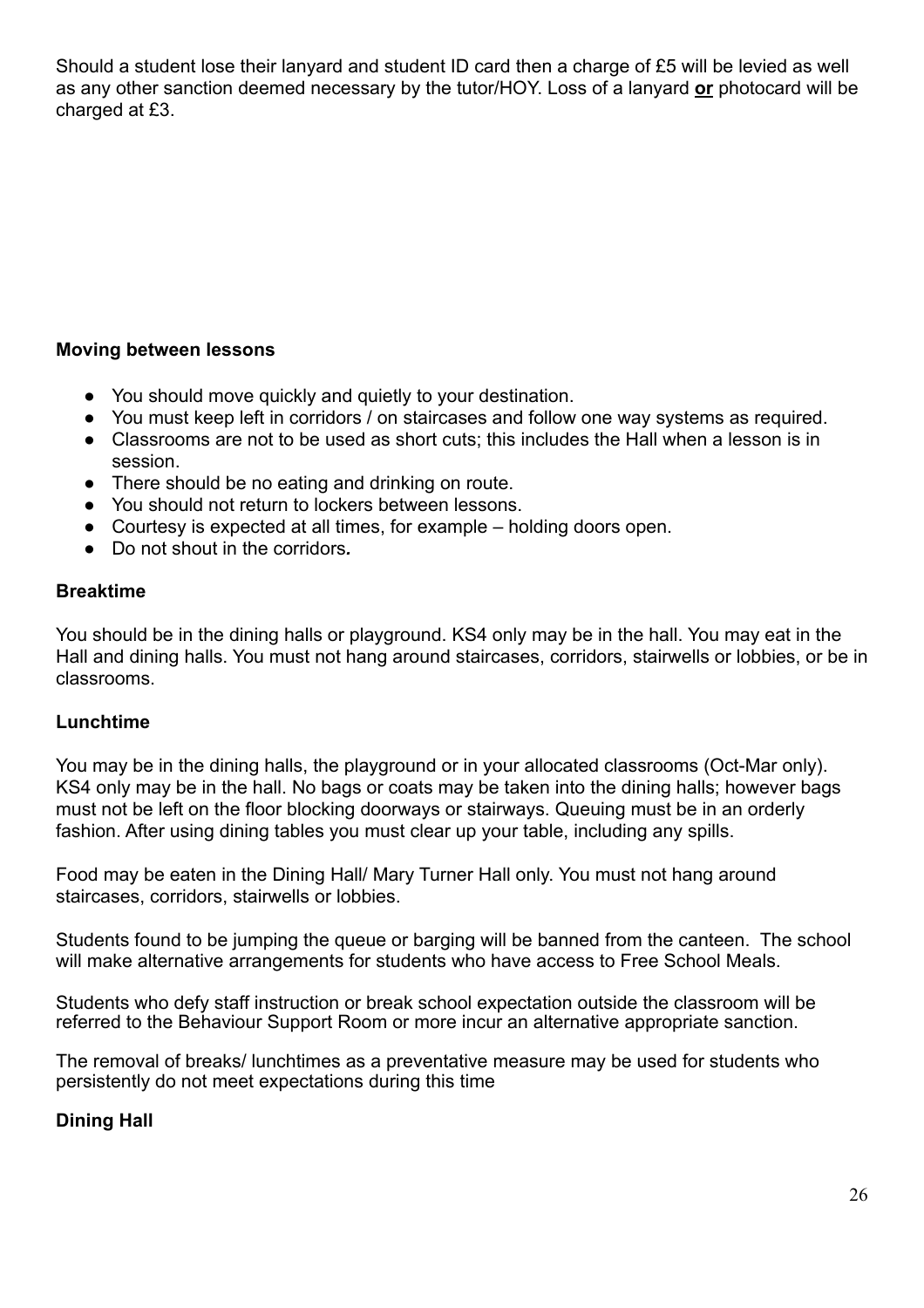You can exit from dining halls through the Hall, via the West Wing corridor or out the far side and round to the PE corridor. No-one may go via the front drive.

#### **Classrooms**

At lunchtime October-March, and in inclement weather, you may use rooms as allocated. These rooms are allocated for a year group, and it is unfair if only the students in one form may use the room.

During lunchtime you are allowed to work quietly or sit and talk in the rooms allocated for your year group. This arrangement is subject to the form captains having signed an agreement about the use of the rooms. No equipment, electrical or otherwise can be used without an adult being present to supervise.

Permission to use these rooms is given on the understanding that no mess or litter is left in the room at the end of lunchtime. If this is not the case, or if other misbehaviour has occurred, the **whole year group** will be locked out of their rooms for a specified period of a few days. If your year group has been banned from your allocated rooms because of litter / bad behaviour, you should all be in the dining hall or playground. The hall is not an alternative in this situation

#### **The Field**

The field may be used at lunchtime in the summer term only.

#### **Travelling to and from School**

- It is important that you remember that you are representing the School in the local community. You must wear the correct uniform.
- You are expected to behave in a civilised and considerate manner as you walk along pavements, queue for buses and get on/off public transport.
- You must not use the front door of the School.
- You must use the fenced off pathway beside the drive and not cut across the grass areas.
- The pedestrian crossing must be used and parents/carers must not drive into school grounds or park on the yellow lines outside the School.
- The railway footbridge must not be used; you must use the Manor Farm Bridge instead.
- You must not talk to, or accept lifts from strangers. Any suspicious or unpleasant incidents must be reported to the police.
- You must ensure they can get home safely in all circumstances e.g. if staying late or if we have extremely bad weather conditions

#### **Enterprise**

If students wish to sell anything onsite then permission must be sought from the headteacher and the designation of the money raised is to be declared. The school reserves the right to deny any such requests

#### **Students' responsibility for health and safety at School**

You are expected:

● To exercise personal responsibility for the safety of yourselves and other students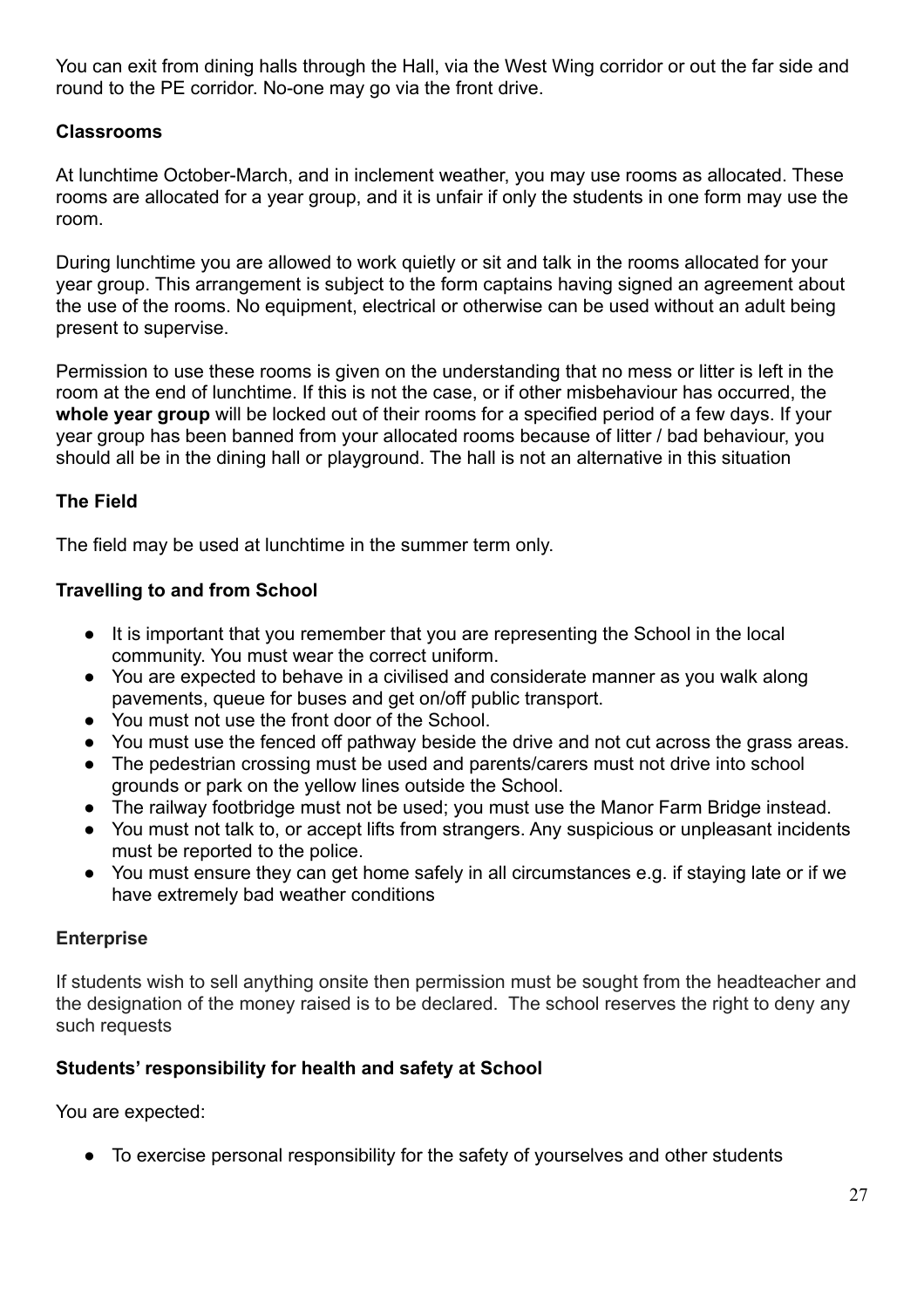- To observe standards of dress consistent with safety and hygiene. Do not wear unsuitable footwear and do not bring anything dangerous on to the School site; you will be required to keep special safety rules in practical lessons
- To wear any headscarf worn for religious reasons securely tied and to remove it for physical activities in the gymnasium
- To observe all the safety rules of the School and, in particular, instructions of the teaching staff given in an emergency
- Not to wilfully misuse, neglect or interfere with things provided for your safety
- You must not touch electrical equipment unsupervised or without specific authorisation
- Behaving in an unsafe way of specifically causing harm to others in any way impacts on our health and safety expectations and is likely to result in significant sanctions. Where appropriate the police may be contacted

#### **Online Learning**

Expectations of behaviour on Google classroom: students are to take note of the following expectations and take responsibility for their behaviour during live lessons

#### **Do's**

- Log on in time for your live lessons when working from home.
- Register with your teacher at the beginning of the lesson.
- Ensure that your video is off at all times unless you are asked to turn it on by your class teacher
- Ensure that you start the lesson with your microphone off. You may be asked by your teacher to turn this on to answer questions, provide feedback or to read.
- Attend live lessons with a positive attitude and contribute to lessons through the chat or by turning your microphone on when asked to do so.
- Have a copy of your timetable and the lockdown timetable to ensure that you know when your lessons are taking place.
- Attend form time and communicate to your Form Tutor and your teachers about your wellbeing and how you are feeling, we care about you and want to know that you are safe and well.
- Remember you have signed the 'ICT & Internet acceptable use policy'

#### **Don'ts**

- Do not try to take part in a live lesson if you are very sick or feeling unwell. Your health is important and we only want you to log on when you are able to.
- Do not miss an opportunity to continue your learning by ignoring Google Classroom when in isolation if you are well.
- Never take a screenshot, photograph or recording of your teacher while on Google Classroom. This is a very serious incident and will be sanctioned by the school.
- Never misuse the chat function or the stream function of Google Classroom to have conversations with your classmates or friends – this should only be used for class work or communicating with your teachers.
- Behave appropriately as are expected to in lessons in school

Students should also refer to the school **ICT & Internet Acceptable Use** policy which is signed during their enrolment process and states: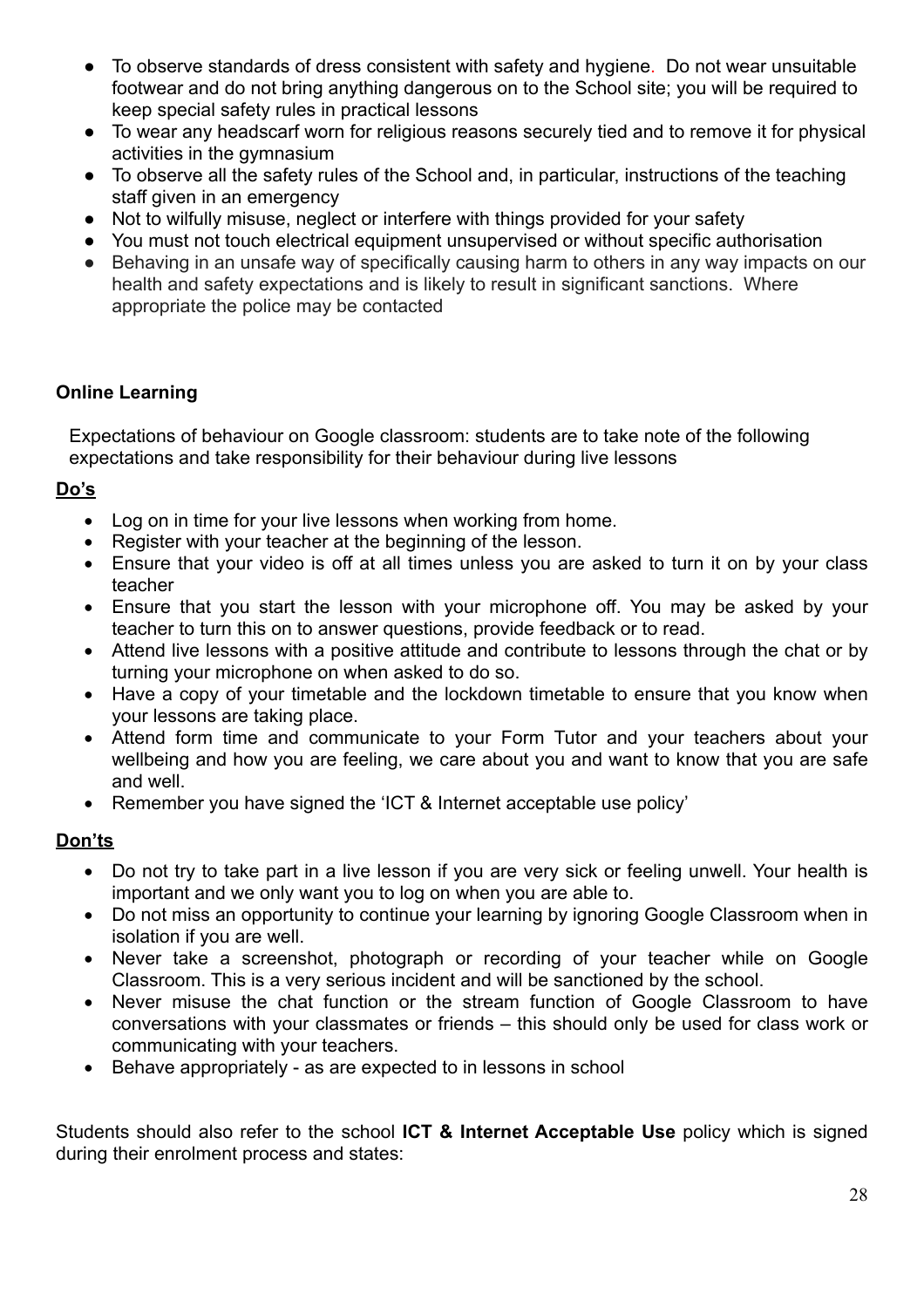- I will not create, send or post any material that is likely to cause offence or needless anxiety to other people or bring the School into disrepute.
- I will use appropriate language I will remember that I am a representative of the School on a global public system. Illegal activities of any kind are strictly forbidden.
- I will not use language that could stir up hatred against any minority group. This includes creating, transmitting, displaying or publishing any material (text, images or sounds) that is likely to harass, cause offence, inconvenience or needless anxiety to any other person or group.
- I am aware that I am responsible for my actions should I be found to be involved in Cyber-Bullying incidents both inside and outside of School hours. I will not undertake any activity that violates the privacy or dignity of myself or other users.
- I am aware that I am morally and legally responsible for all that I write, publish and comment about on the internet (including Twitter, Facebook etc)
- I realise that files held on the School network will be regularly checked by the Network Manager or other members of staff.
- I will take responsibility for behaving safely and for all of my actions whilst using the internet. I will not attempt to visit websites that might be considered inappropriate or illegal. I am aware that downloading some material is illegal and the police or other authorities may be called to investigate such use. I will not reveal any personal information (e.g. home address, telephone number) about myself or other users over the network and beyond.
- I will report any accidental access to other people's information, unsuitable websites or being sent inappropriate materials that make me feel uncomfortable to the Network Manager.
- I understand that I am not allowed access to unsupervised and/or unauthorised chat rooms/ social media sites and should not attempt to gain access to them.
- I will not trespass into other users' files or folders. I will not share my login details (including passwords) with anyone else. Likewise, I will never use other people's username and password. I will ensure that if I think someone has learned my password then I will change it immediately and/or contact the Network Manager.
- I will ensure that I log off after my network session has finished. If I find an unattended machine logged on under other usernames I will not continue using the machine – I will log it off immediately.
- I am aware that e-mail is not guaranteed to be private and any messages that fall short of the requirements of this policy will be followed up and dealt with appropriately.
- I will not use the network in any way that would disrupt use of the network by others.
- I will not download and/or install any unapproved software, system utilities or resources from the Internet.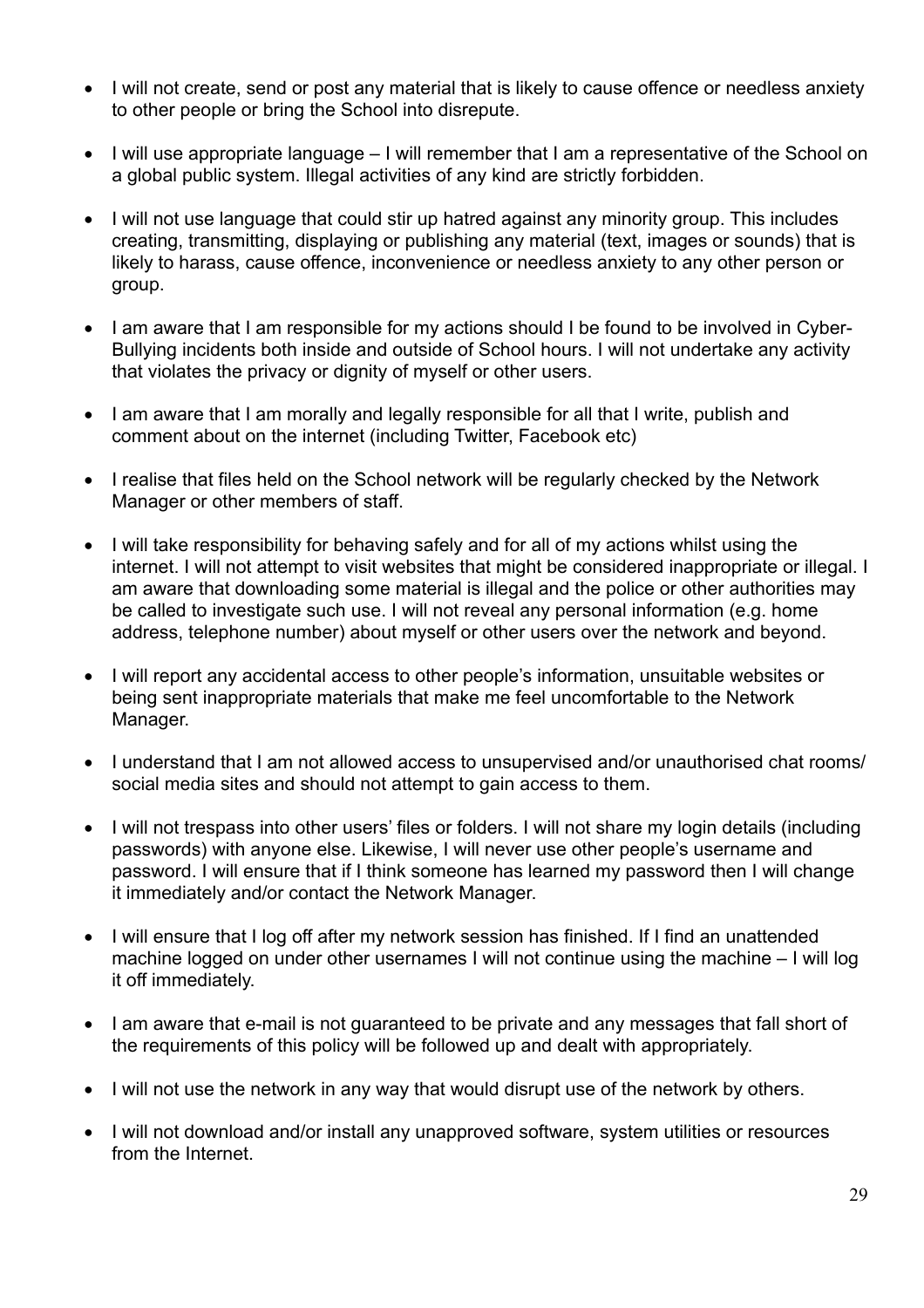- I realise that students under **reasonable suspicion** of misuse in terms of time, activity or content **will** have their usage closely monitored or have their past use investigated.
- I will not send or publish material that violates copyright law.
- I will not attempt to harm or destroy any equipment, work of another user on the School network, or even another website or network connected to the School system.
- I will not copy from the internet, other student's user area or shared areas and pass off subsequent work as my own. I understand that is plagiarism and is not acceptable to either the School nor to the exam boards in the case of coursework or controlled assessments.

#### **Sustainable behaviour**

You are expected to have a sustainable approach to School life. This includes reducing energy and waste by recycling and reusing resources wherever possible, turning off electrical and water supplies when not in use and avoiding littering and vandalism within School grounds and the wider community. By doing this, you will make Norbury High School a greener, cleaner, happier and healthier place to be.

#### **Special Measures**

Students, staff and parents/carers should be aware that due to unforeseen circumstances additional behaviour measures may be required. These will be added to the behaviour policy in the form of Appendices which will outline the circumstance of the additional measures, sanctions and their place in relation to the above.

### **Monitoring and evaluating the policy**

This policy will be monitored and evaluated by:

- 1. Displaying the Behaviour Contract in form rooms and including it within the planner.
- 2. Review and discussion within the PSHE programme.
- 3. Including Contract points in the Bulletin as behaviour targets.
- 4. Effectiveness of policy to be reviewed on the agenda at pastoral, department, year leaders and SLT meetings regularly.
- 5. Parents, students and Governors to be asked to review effectiveness of the policy.
- 6. SLT to maintain overview of implementation of the policy.
- 7. Should special measures be required these will be added as an appendix to the main policy and presented to the Governors.

An **equality impact** assessment has been carried out with regard to this policy. There was found to be no significant impact on any group with protected characteristics i.e. this policy does not discriminate against anyone on the basis of disability, gender reassignment, pregnancy and maternity, race, religion or belief, gender or sexual orientation

Updated 2022.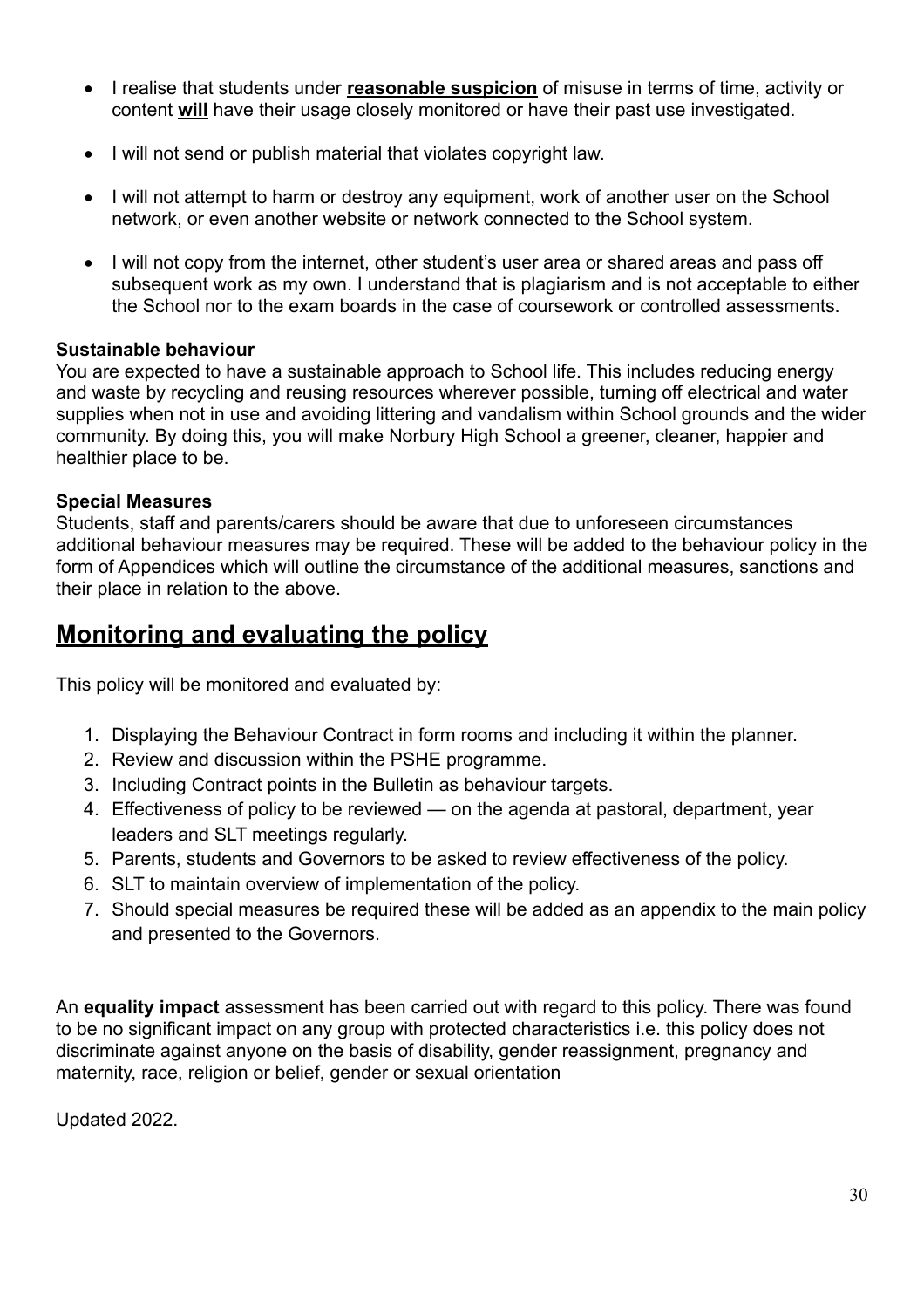**Appendix One: BEHAVIOUR CONTRACT**

**Name \_\_\_\_\_\_\_\_\_\_\_\_\_\_\_\_\_\_\_\_\_\_\_\_\_\_\_\_\_\_\_\_\_\_\_\_\_\_\_Form \_\_\_\_\_\_** 

#### **Living with others**

- 1. I will respect all members of the School community and will use good manners towards everyone.<br>2. I will respect those who are different from myself and will not behave in a racist or prejudiced
- 2. I will respect those who are different from myself and will not behave in a racist or prejudiced manner.
- 3. I will accept the authority of teachers, other School staff and prefects.<br>4. I will not be involved in any form of physical violence or bullying.
- 4. I will not be involved in any form of physical violence or bullying.<br>5. I will not use verbal abuse or intimidate others.
- I will not use verbal abuse or intimidate others.
- 6. I will respect other people's property and will not steal.

#### **Health and safety**

- 7. I will observe all the safety rules of the School, and in particular, instructions of the staff given in an emergency.
- 8. I will take care of the School building, its contents equipment and grounds, and will have a sustainable approach to School life, recycling and reusing items where possible, and turning off water and electricity supplies when not in use. I will not litter or vandalise in or around School. This will make School greener and cleaner for all.
- 9. I will not bring into School items forbidden on the grounds of safety and security. These include illegal substances, cigarettes, matches or lighters, glass bottles or containers, aerosol containers, solvents, and chewing gum. I understand that banned items may be searched for, will be confiscated and I may be punished. If I bring a mobile phone, personal music player, computer tablet, camera or other electronic device into School, I will ensure it is locked in my locker for the whole of the School day and will not use it on School premises.
- 10. I will stay on the School premises during the whole School day, which includes lunchtime, unless I have written permission to leave.

#### **Personal organisation**

- 11. I will attend School as required and be in School on time.
- 12. I will wear full School uniform, as detailed on the uniform list, and only the jewellery allowed by School rules.
- 13. I will carry and use my planner at all times and make sure it is signed by my parent/carer each week.
- 14. I will do my homework as set.
- 15. I will make sure I have all the necessary books and equipment for each lesson, including PE kit.

**I agree that I have read and understood this Behaviour Contract. I understand that this contract applies to my behaviour at School, travelling to and from School, and on School journeys and visits. I will keep the School Rules listed above. I understand that, if I break any of these rules, I must accept the consequences of my actions. These include detention for 15 minutes at the end of the School day without notice, or longer with 24 hours notification in my planner. Punishment may include the BSR or exclusion from School.** 

**SIGNED:** 

**Student\_\_\_\_\_\_\_\_\_\_\_\_\_\_\_\_\_\_\_\_\_\_\_\_\_\_\_\_\_\_\_Parent/Carer\_\_\_\_\_\_\_\_\_\_\_\_\_\_\_\_\_\_\_** 

| <b>Date</b> |  |  |  |  |  |  |  |  |  |
|-------------|--|--|--|--|--|--|--|--|--|
|             |  |  |  |  |  |  |  |  |  |

### **Appendix Two: Home/School AGREEMENT**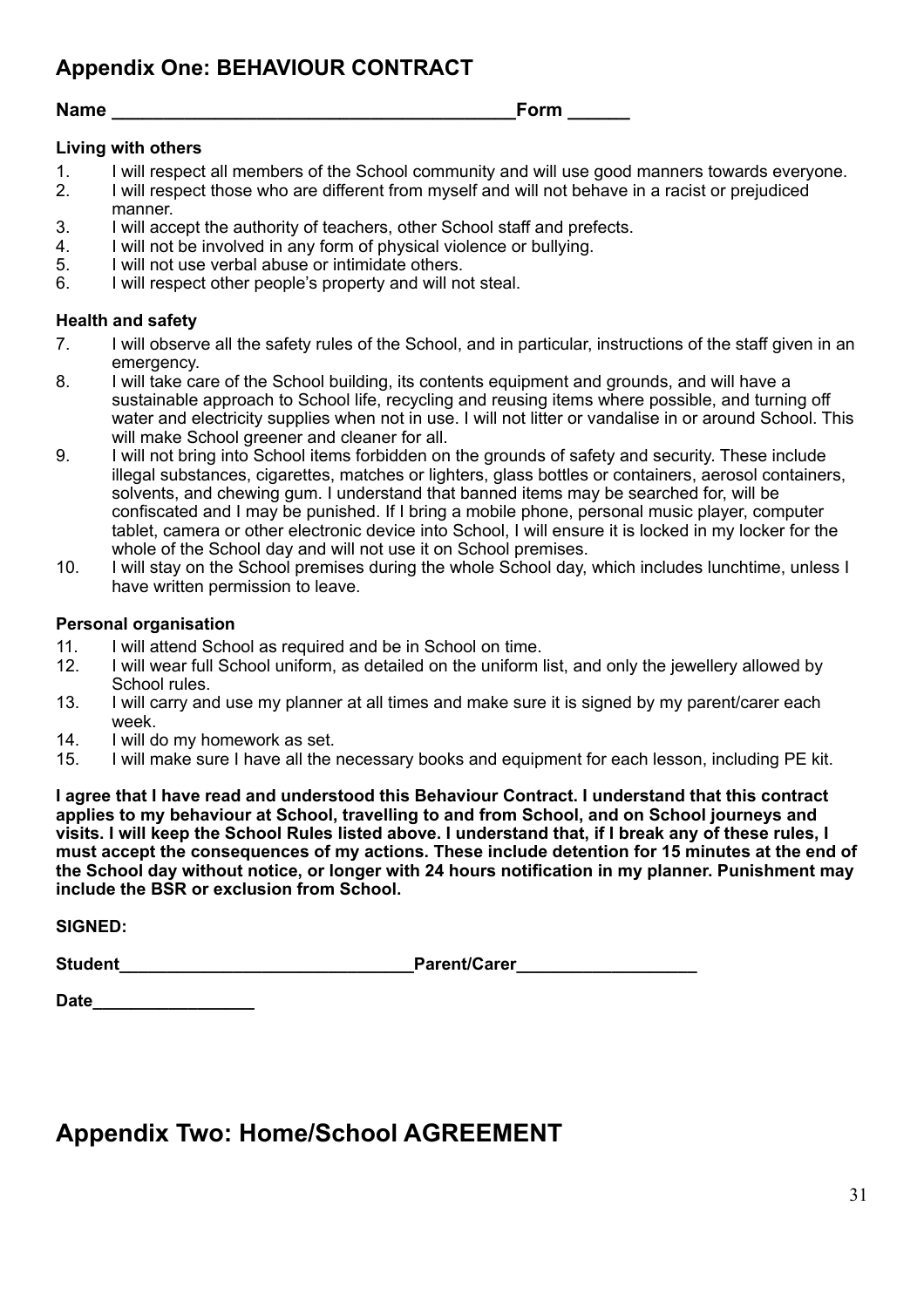#### **The School will:**

- Aim to provide a broad, balanced and appropriately differentiated curriculum
- Stand against any incidence of racism, discrimination or bullying
- Help students to learn, develop and succeed in all aspects of School life
- Provide a disciplined and supportive environment to enable learning to take place
- Contact parents/carers if there are any serious concerns regarding a student's School work or behaviour
- Provide parents/carers and students with regular information on progress made via reports and parents evenings
- Encourage students to take part in extracurricular activities provided

#### **The parents/carers will:**

- See that their daughters attend School regularly and do not take holidays in term time
- Contact the School on the first day of absence and send a note on the day their daughter returns to School.
- Ensure their daughter is on time for School
- Ensure that the correct School uniform as outlined on the uniform list is worn
- Assist their daughters in following the School's Behaviour Contract
- Make the School aware of any concerns or problems that might affect their daughter's work or progress
- Attend Parents' Evenings and discussions about their daughter's progress
- Support the School's policies and sanctions including after School detentions and mobile phone policy.
- Check, sign and use the planner as an important communication link
- Make sure there is a quiet place and provide materials (pens/pencils, etc.) for the student to do any homework set
- Communicate courteously when attending school events and meetings and understand that any recording of school events and meetings is prohibited unless prior agreement has been sought

#### **The student will:**

- Follow the rules outlined and agreed to in the School's Behaviour Contract as stated overleaf
- Attend School as required and be on time
- Wear the correct uniform as outlined on the uniform list
- Record homework in her planner, and complete and submit it on time

I understand that this agreement is for the duration of my daughter's time at the School and that failure to accept the School's sanctions may result in forfeiting a place at the School.

Signed **Signed Signed Signed Careford** *Signed* **<b>Careford Careford Careford Careford Careford Careford Careford Careford Careford Careford Careford Careford Careford Careford C**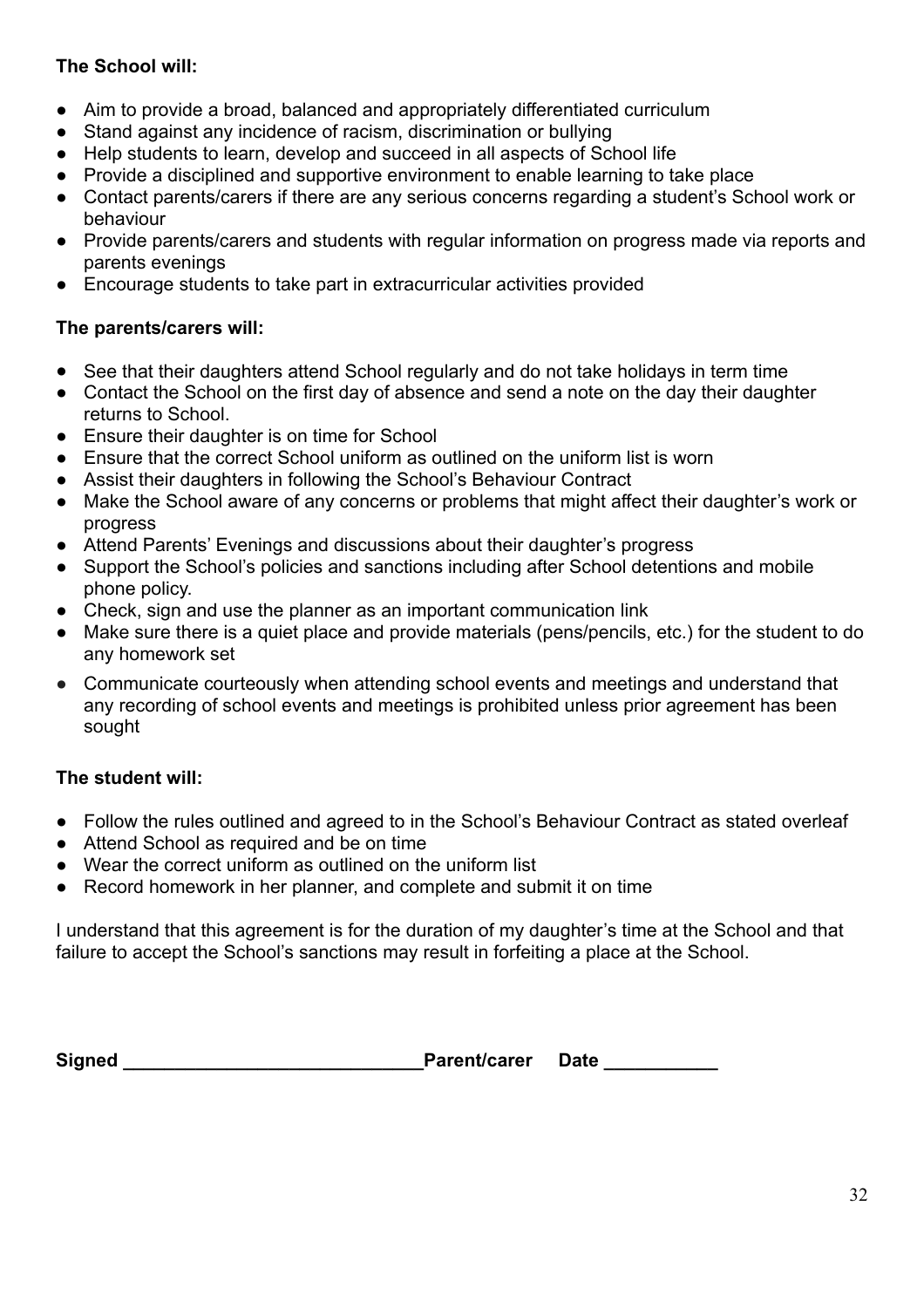### **Appendix Three: Sixth Form Student Code of Conduct**

The sixth form staff wish all students to complete their programmes of study successfully and believe that all students will act appropriately to achieve this end. All students are required to observe and adhere to the code of conduct shown below. **Failure to do so could lead to disciplinary action through the Arbor system**.

You are expected to:

#### **Take responsibility for your learning and approach your studies to gain maximum benefit and achievement by:**

- Completing all class and homework set by teaching staff, submitting work to deadlines, and by catching up on any work through absence
- Arriving for registration on time, which begins promptly at 8.20am (8.50 Tues/Thurs)
- Attending classes promptly and regularly
- Informing your tutor of any absence and by providing evidence of illness etc as required
- Informing your tutor and subject teachers if you experience any difficulties, or if there are reasons why you may not be able to complete work, and, if necessary, seeking help from them
- Completing classwork and homework satisfactorily
- Accepting that you could be asked to leave the sixth form at any time if your attendance falls below 90%
- Accepting that entry at A2 level is conditional of having achieved at least a D at AS level
- Accepting that entry at A2 level is conditional of having an attendance record of at least 90%

#### **Respect other people by:**

- Conducting yourself in accordance with our Equality, Race Equality and Cultural Diversity **Policy**
- Not physically or verbally abusing anyone in the sixth form or School
- Not hindering the work of any other member of the sixth form or School
- Not bringing or encouraging strangers onsite
- Switching your mobile phone off except when within the confines of the sixth form common room

#### **Be responsible for the health and safety of yourself and others by:**

- Following safety rules and fire drill procedures
- Not bringing or using alcohol or illegal substances on site, or coming on site under the influence of alcohol or illegal substances
- Not bringing anything on site which could be used as an offensive weapon
- Not smoking anywhere on site
- If in year 12 the student will remain onsite during the whole timetabled day, only coming off site at lunch if desired; in year 13 the student can only remain off site if a home-study agreement has been signed
- Return consent forms for trips with parental/carer signatures and emergency contact numbers before the day of the trip and behave appropriately on all educational visits and on public transport to and from Norbury High School, and always use the zebra crossing outside of School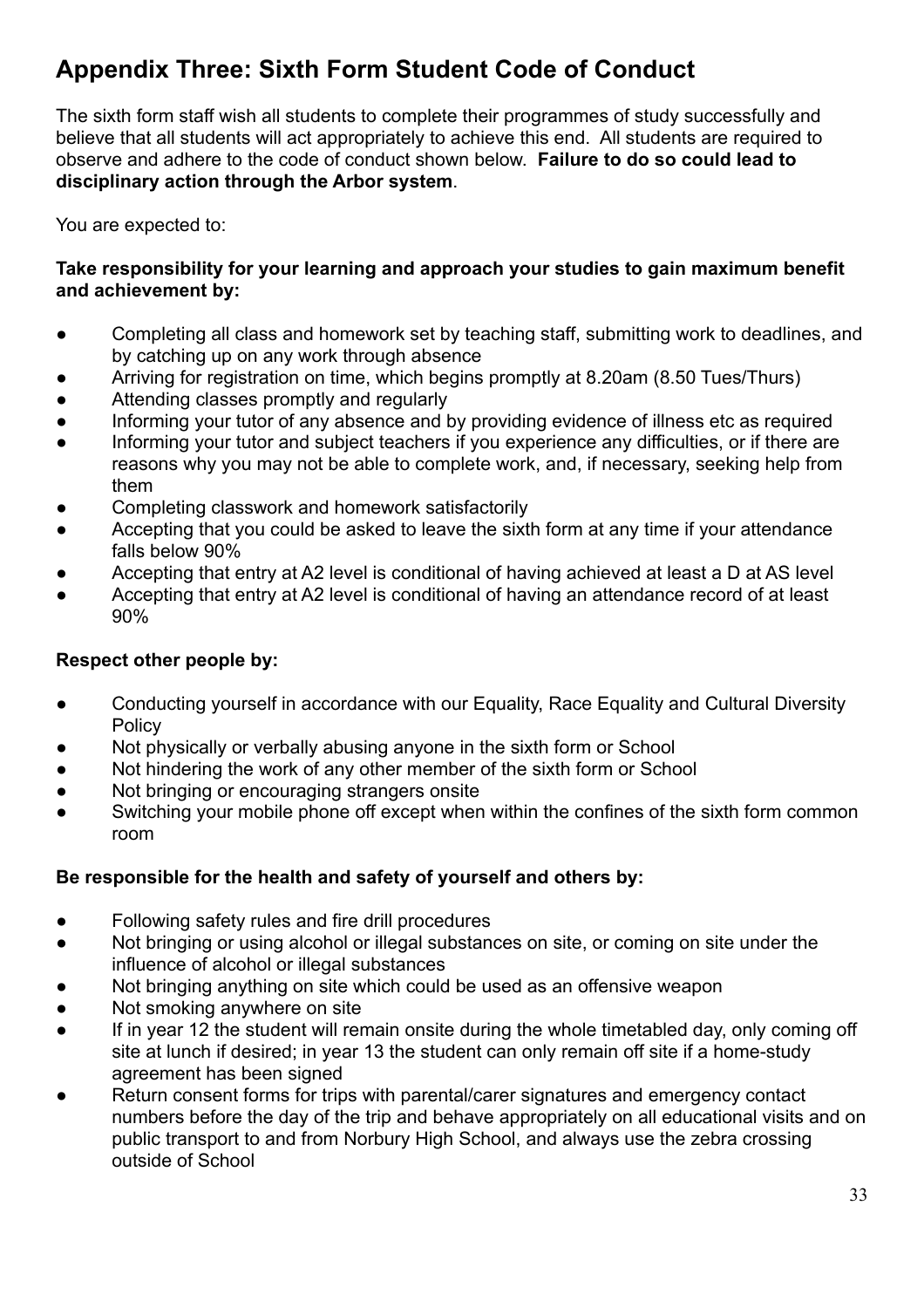#### **Respect the building and premises by:**

- Treating all School property with respect by not defacing or vandalising any of the buildings or decoration
- Dressing appropriately for School, recognising that jackets, coats, hats and gloves are not to be worn indoors and never in lessons; bare midriffs and T-shirts with straps or inappropriate logos are unacceptable for a professional working environment
- Wearing a dress code of black and white for formal occasions

**The following acts will lead to immediate exclusion and possible permanent exclusion:**

Bringing or inviting strangers on-site

Illegal acts including violence, vandalism, use of illegal

substances; possession of offensive weapons; racist behaviour or racial

| Student's name: | Signature: | Form: |
|-----------------|------------|-------|
|-----------------|------------|-------|

Signature of parent/carer: example and parameters of contract: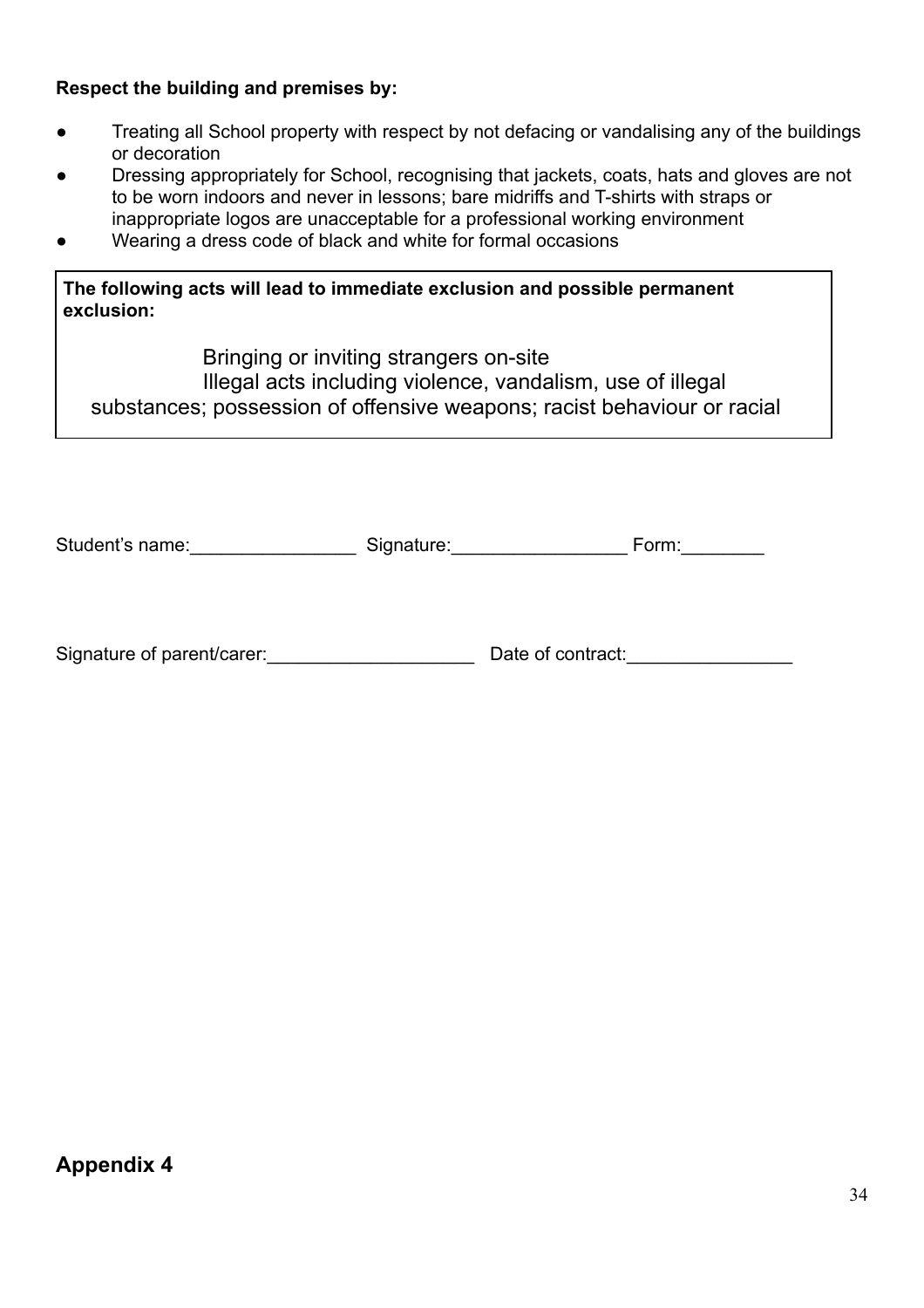|    | <b>Uniform List</b>                                                                                                                                                                                                                                                            |           |                                                                                                                                    |  |  |  |  |  |
|----|--------------------------------------------------------------------------------------------------------------------------------------------------------------------------------------------------------------------------------------------------------------------------------|-----------|------------------------------------------------------------------------------------------------------------------------------------|--|--|--|--|--|
| 1. | <b>Skirt</b><br>Black classic style at or just below knee<br>length (not skin-tight)                                                                                                                                                                                           | <b>OR</b> | <b>Trousers</b><br>Black formal, classic full length<br>(not skin-tight)                                                           |  |  |  |  |  |
| 2. | <b>Blouse</b><br>Plain, white, revere-neck style.<br>A plain white short sleeved t-shirt may be worn under blouse                                                                                                                                                              |           |                                                                                                                                    |  |  |  |  |  |
| 3. | Jumper (Years 7/8/9)<br>Scarlet V-neck with NHSG logo<br>(not sweatshirt)                                                                                                                                                                                                      | <b>OR</b> | Cardigan (Years 7/8/9)<br>Scarlet V-neck with NHSG logo                                                                            |  |  |  |  |  |
| 4. | Jumper (Years 10/11)<br>Black V-neck with NHSG logo<br>(not sweatshirt)                                                                                                                                                                                                        | <b>OR</b> | Cardigan (Years 10/11)<br>Black V-neck with NHSG logo                                                                              |  |  |  |  |  |
| 5. | <b>Outdoor Coat</b><br>Plain black or plain red or plain white. No decoration except reflective strips for road<br>safety. No suede, leather, fur, denim or sweatshirt/hoodie.<br>Blazers are to be worn by Years 7 to 11                                                      |           |                                                                                                                                    |  |  |  |  |  |
| 6. | <b>Socks</b><br>Plain white or black, ankle or knee length.<br>Socks may not be worn with tights.                                                                                                                                                                              | <b>OR</b> | <b>Tights</b><br>Plain neutral colour or plain<br>black NOT leggings or footless tights.                                           |  |  |  |  |  |
| 7. | <b>Shoes</b><br>Plain(flat-heeled and polishable) black and<br>sensible style. NOT high heels, platform<br>soles, stilettoes, backless or open-toed,<br>trainers. Heels to be no higher than 4cms<br>measured at the <b>back</b> of the shoe. No<br>converse, Uggs or similar. | <b>OR</b> | <b>Boots</b><br>Must be smart, polishable and flat-heeled and<br>may be worn under trousers ONLY.<br>No converse, Uggs or similar. |  |  |  |  |  |
| 8. | <b>Lanyards and ID badges</b><br>Issued by the school in the first instance, (replacements will be chargeable)                                                                                                                                                                 |           |                                                                                                                                    |  |  |  |  |  |
|    | <b>P.E Uniform</b>                                                                                                                                                                                                                                                             |           |                                                                                                                                    |  |  |  |  |  |
| 1  | <b>Official School black t-shirt with NHSG</b><br>logo                                                                                                                                                                                                                         | 2.        | <b>Official school tracksuit top with NHSG</b><br>logo                                                                             |  |  |  |  |  |
| 3. | <b>Official School tracksuit trousers with NHSG logo</b><br><b>Official School shorts with NHSG logo</b>                                                                                                                                                                       |           |                                                                                                                                    |  |  |  |  |  |
| 4. | Any colour lace-up trainers that are<br>appropriate for sport. No Plimsolls, vans,<br>converse or air forces                                                                                                                                                                   | 5.        | <b>Socks black or white</b>                                                                                                        |  |  |  |  |  |
|    | PLEASE NOTE THAT THE SCHOOL ACCEPTS NO RESPONSIBILITY FOR MONEY OR PERSONAL<br><b>PROPERTY</b>                                                                                                                                                                                 |           |                                                                                                                                    |  |  |  |  |  |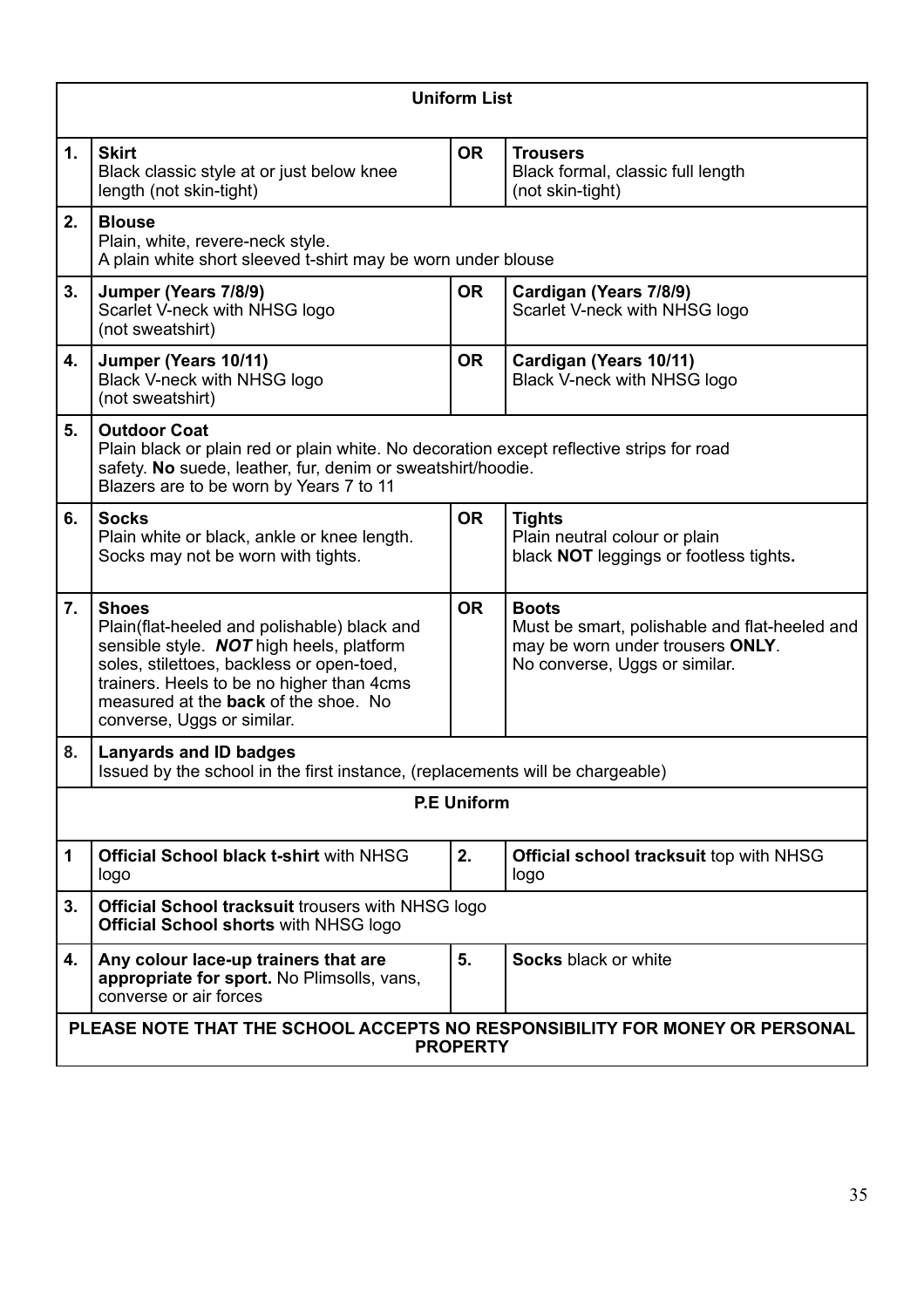#### **Appendix 5 – Prohibited items**

#### **Statutory Items**

- weapons, eg knives-this includes any grooming products with a blade or with a sharp point
- alcohol
- illegal drugs
- stolen goods
- tobacco products, eg cigarettes
- pornographic images (of any kind, eg tabloid topless pictures and 'lads' mags' as well as extreme adult material)
- fireworks
- anything that has been, or is likely to be or could be used to cause injury or commit an offence

#### **School Prohibited Items**

- Chewing gum
- Fizzy drinks including high energy drinks
- Non-uniform clothing if worn on school site eg Hoodies
- Glass bottles including perfume bottles
- Items with a flame- eg Lighters/matches
- Grooming products in particular anything with a sharp point or blade. These items will be treated in the same light as bringing any other dangerous item on site
- All jewellery except for a watch and one pair of plain gold or silver stud earrings worn in the earlobes
- Aerosol cans including deodorants
- Correction fluid, permanent marker pens or other solvents
- Electronic items except under the mobile phone policy rules
- [E-cigarettes, shisha pens or liquids for these](https://www.cheam.sutton.sch.uk/892/banned-items-in-school)
- Any items which are inappropriate for the age of the child or the school environment
- Any article which could cause harm and is not required as part of school equipment.

**Appendix 6**